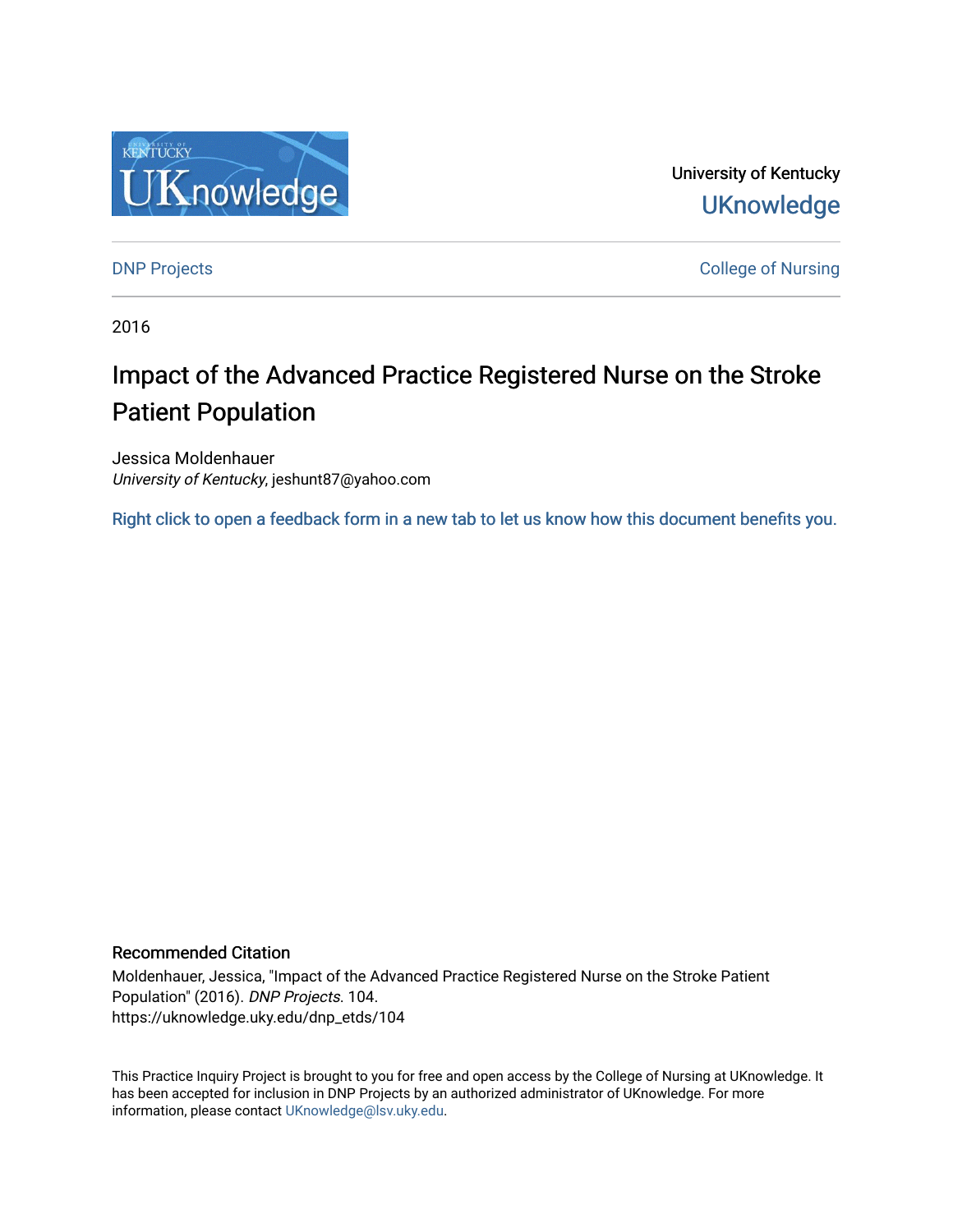### Running head: IMPACT OF THE ADVANCED PRACTICE REGISTERED NURSE

DNP Final Project Report

Impact of the Advanced Practice Registered Nurse on the Stroke Patient Population

Jessica Moldenhauer

University of Kentucky College of Nursing Fall, 2016

Sheila Melander PhD, APRN, ACNP-BC – Committee Chair

Chizimuzo Okoli PhD, MPH, MSN, RN- Committee Member

Lynn Hundley MSN, APRN, CCNS, RN – Committee Member/Clinical Mentor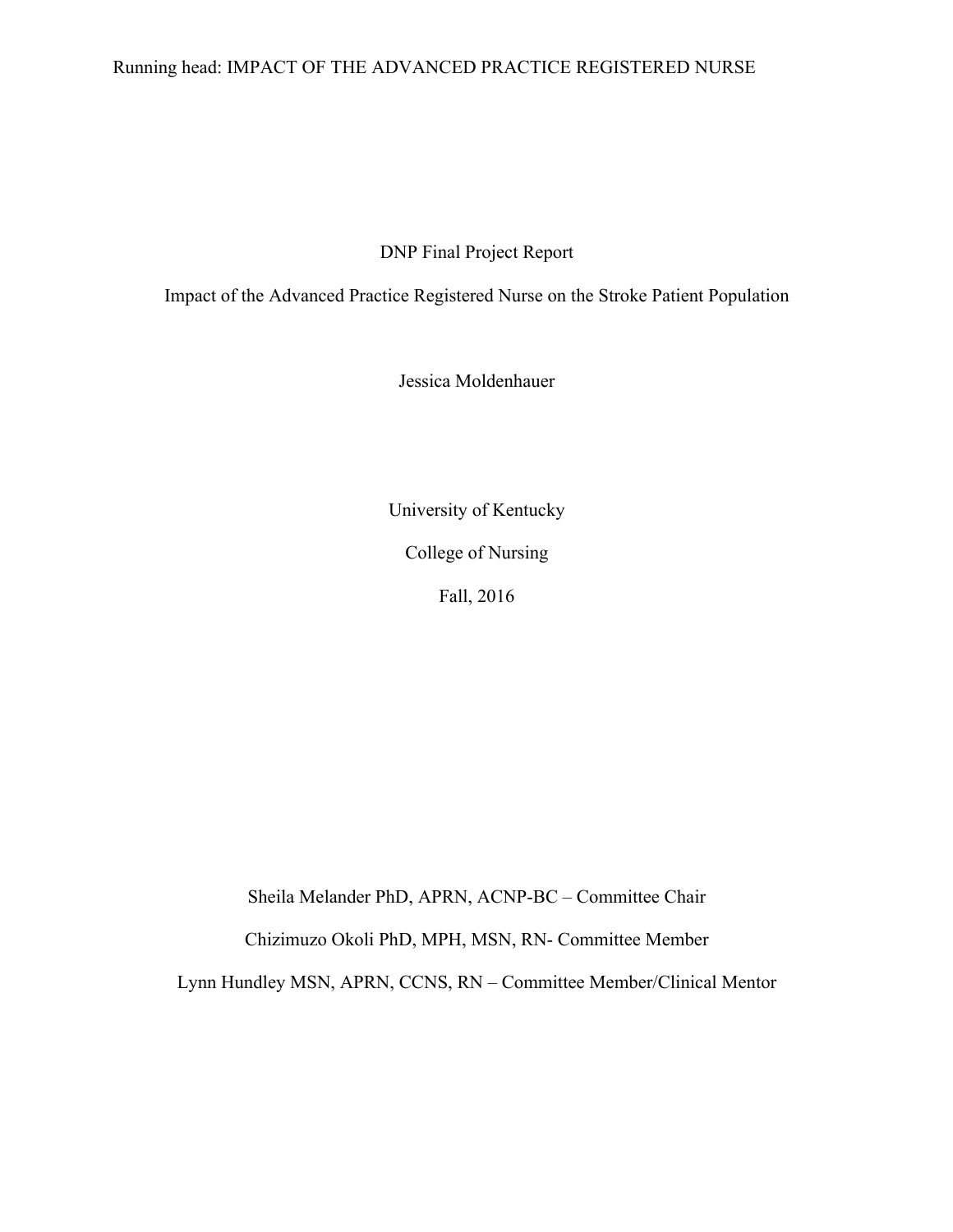#### Dedication

This work and my DNP Project is dedicated to my husband, who has always managed to talk me into finishing this degree regardless of the trials it has presented. This is for everything we have put on hold for the sake of a brighter tomorrow. This is for my parents, who are even more proud of me than I am of myself. This is for my sister, who gets me. This is for my brother, in hopes that my fight and hunger for this will encourage him to follow his dreams. This is for my sweet fur babies, Riley (who knows when to come cuddle) and Porter (who knows when its time to get mom away from the computer). This is for nursing everywhere I hope to make the change I so strongly desire.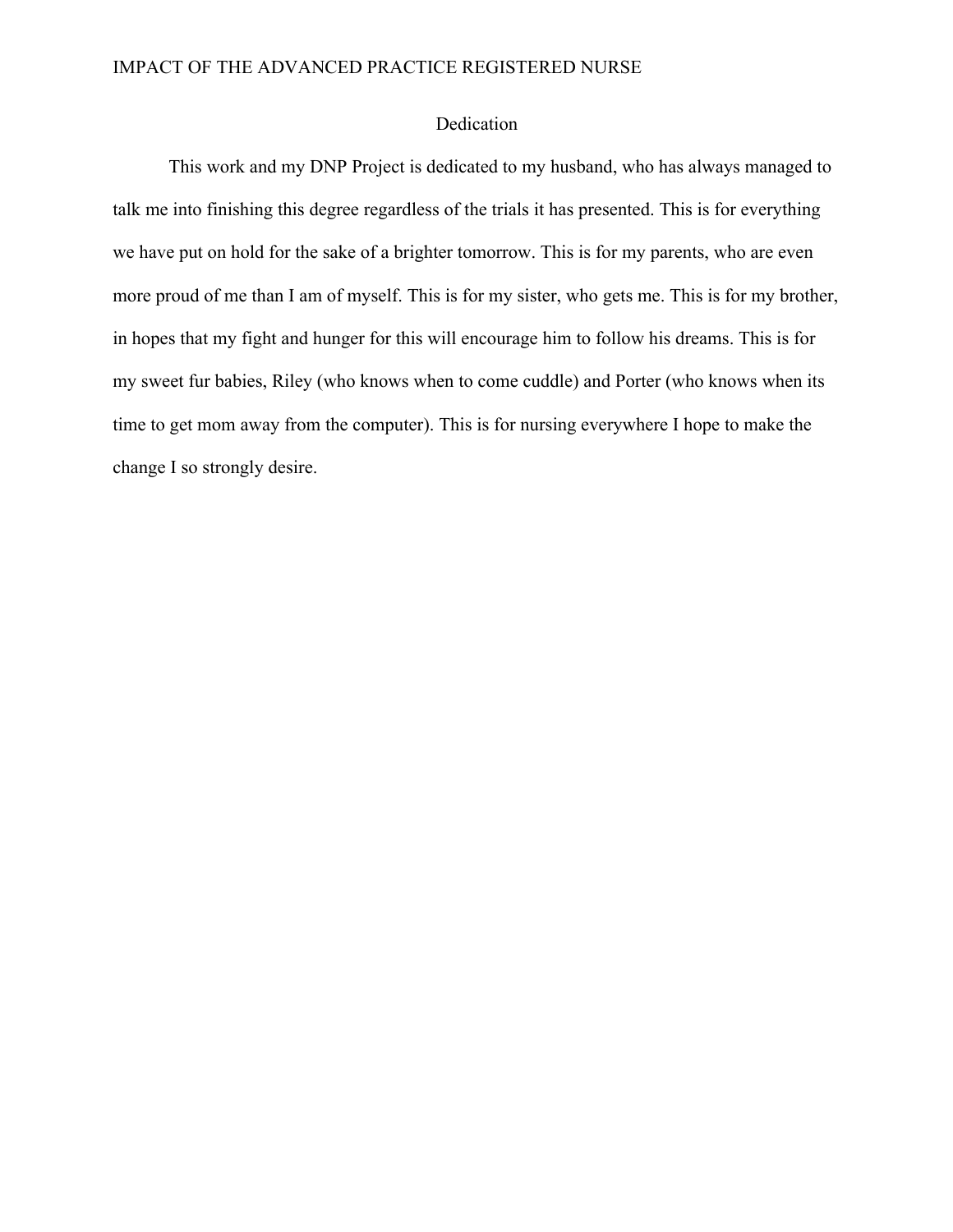#### Acknowledgements

I would like to express my special appreciation and thanks to my advisor Professor Dr. Sheila Melander, you have been a tremendous mentor and friend for me. I would like to thank you for supporting my passion to pursue this study. Without the many hours of counseling and guidance this would not have been possible. Your drive and motivation is something I aspire to exemplify as I continue to develop as a DNP. I would also like to thank my committee members Professor Dr. Chizimuzo Okoli and clinical mentor Lynn Hundley for taking the time to serve as my committee members. Dr. Okoli, your background in research shed a different light on my study and helped to enrich the contents of my work. Your feedback was thoughtful and instrumental for the completion of this study. Lynn, as my clinical mentor, your knowledge and advice were invaluable in developing the study contents. Thank you for taking the time to meet with me on multiple occasions to brainstorm. I would like to thank you all for letting my defense be an enjoyable moment, and for your brilliant comments, suggestions, and support.

I would also like to say a special thank you to members at the University of Kentucky and Norton Healthcare who mentored me and provided the extra support to bring this study to life; Dr. Kim Tharp-Barrie (professional mentor), Betty Hayes (mother bear), Dr. Amanda Wiggins (statistician), and Whitney Kurtz-Ogilvie (writing specialist). A special thank you to Norton Healthcare for sponsoring me to attend the University of Kentucky to achieve my DNP degree.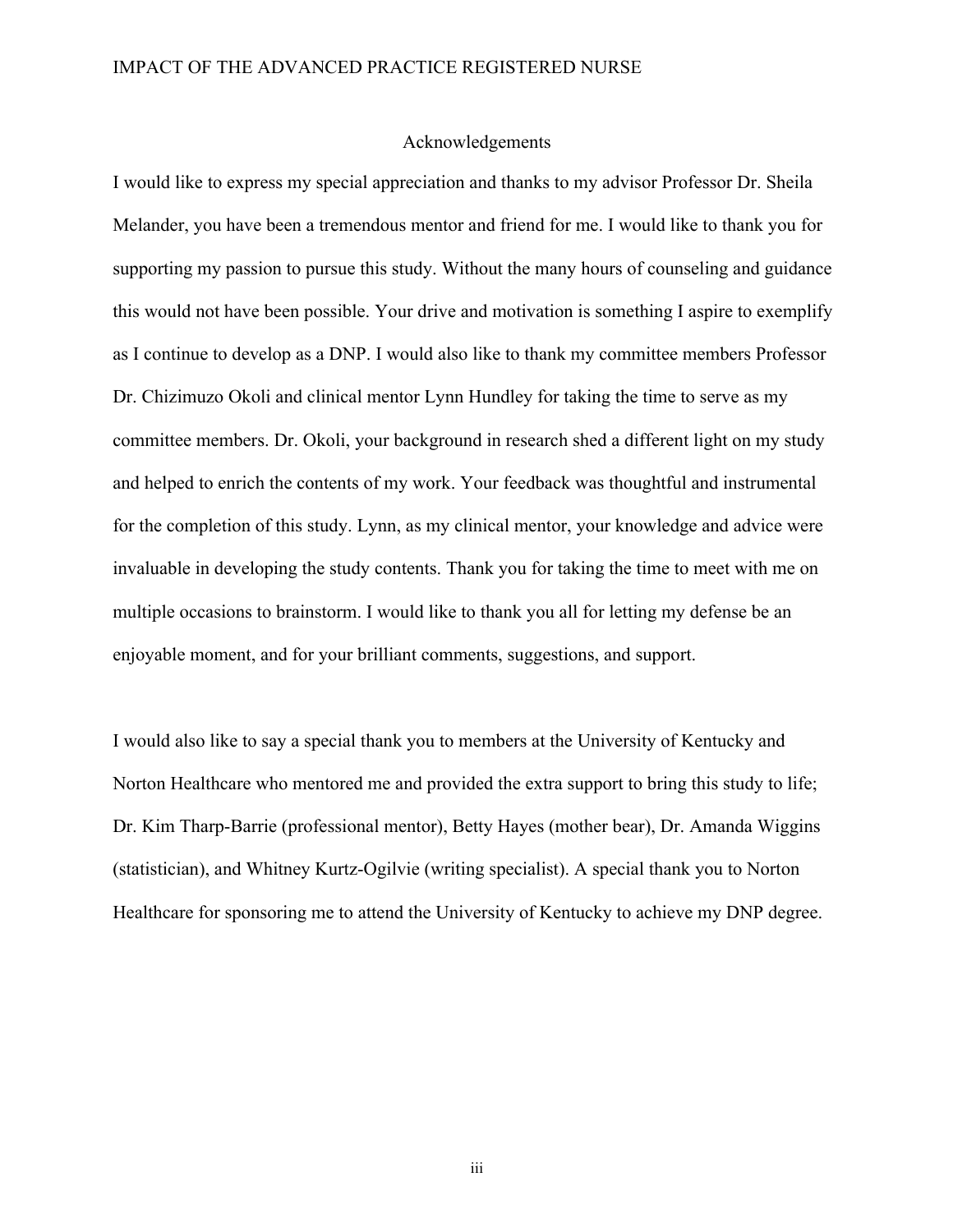### Table of Contents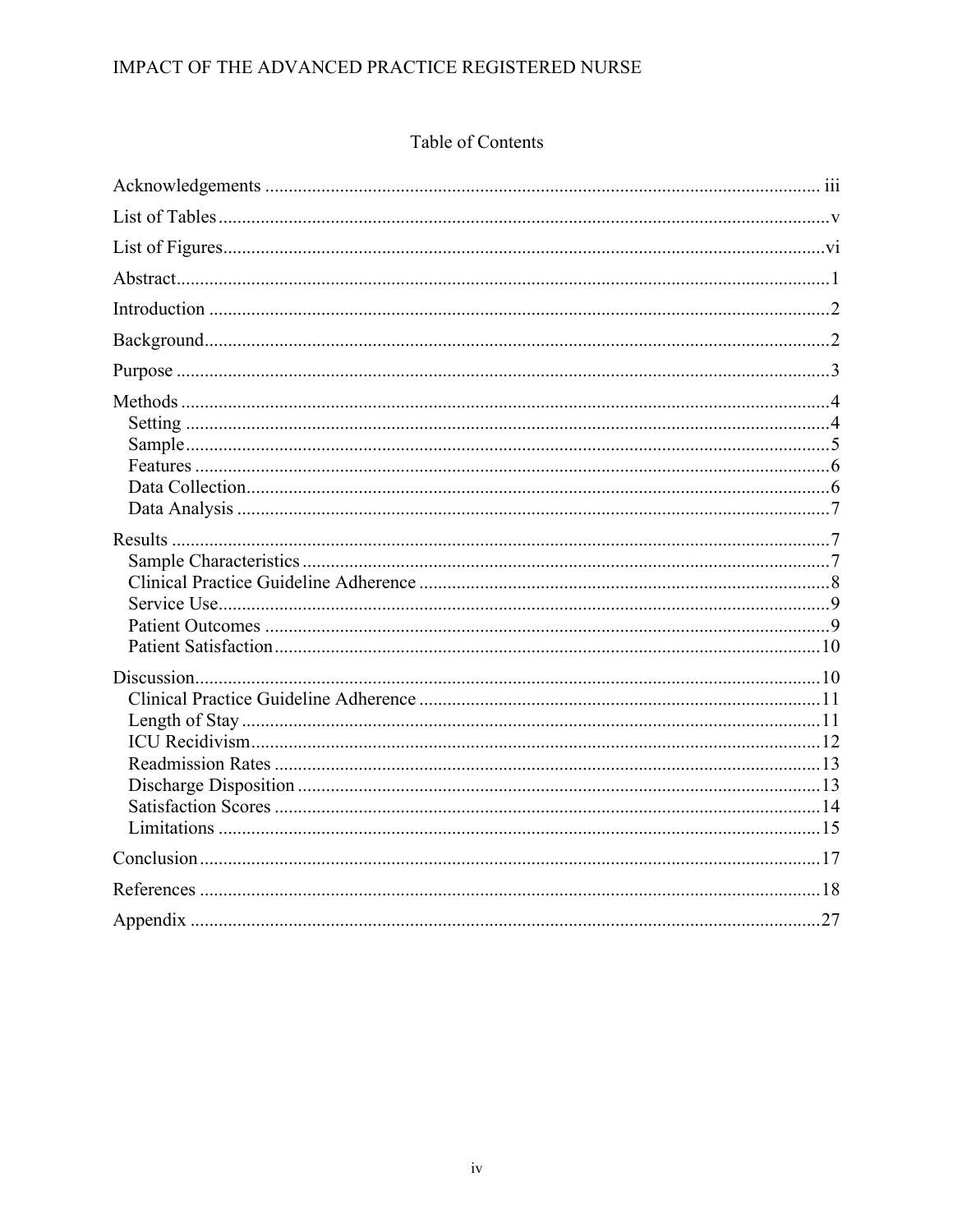### List of Tables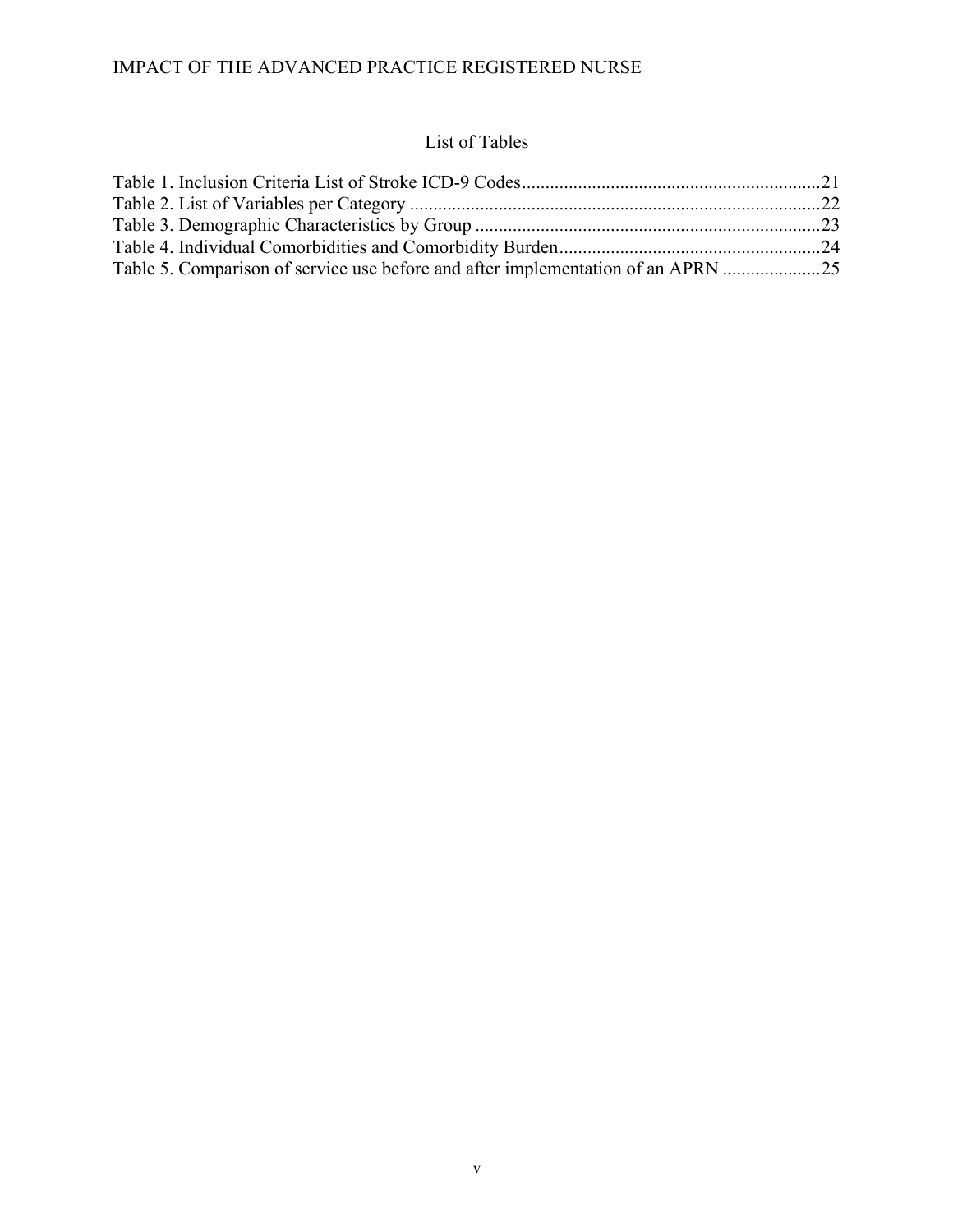# List of Figures

Figure 1. Comparison of patient outcomes before and after implementation of an APRN ..........26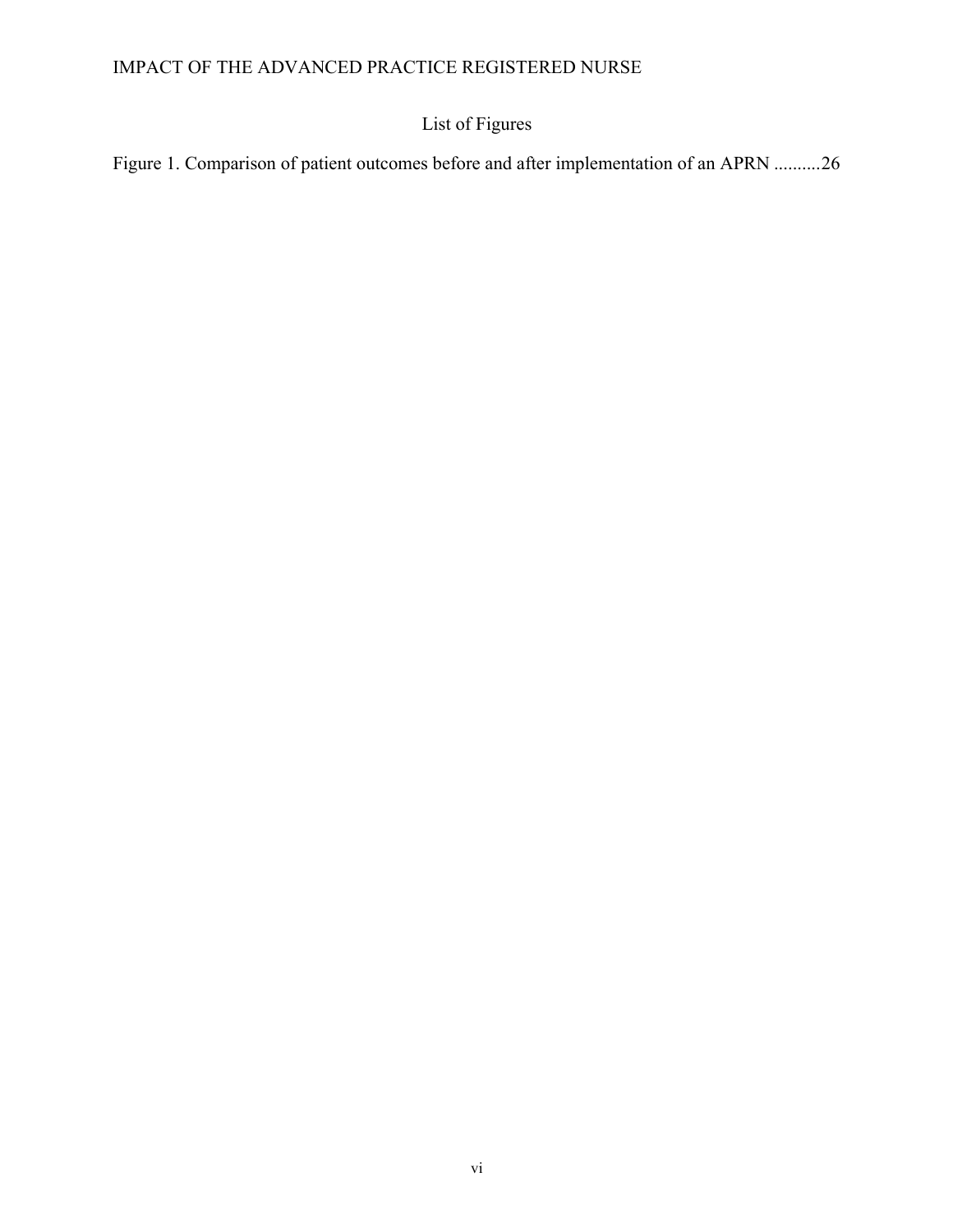#### Abstract

PURPOSE: The purpose of this study is evaluate the APRN care model utilized for stroke patients by examining the pre and post impact on outcomes of the stroke clinical practice guidelines (CPGs), patterns of service use, stroke patient outcomes, and patient satisfaction. METHODS: This study was a single-center, pre-post implementation retrospective study of the impact for the stroke APRN care model on the stroke patient population at Norton Brownsboro Hospital. The sample consisted of 145 patients for the pre-implementation period, March 2012 to August 2012, and 202 patients for the post-implementation period, March 2014 to August 2014. RESULTS: No differences in age, sex, ethnicity, comorbid burden, and diagnosis code were found between the pre and post groups. Patients managed by the APRNs had a significantly shorter LOS (P=<.001), decreased ICU recidivism (P=.01), reduced inpatient mortality, and increased discharges to home  $(P=0.02)$ . No differences were found between groups in readmission rates or patient satisfaction. The APRN managed group had a median decreased LOS of two days, resulting in an approximated cost savings of \$628,056.00 in six months.

CONCLUSION: Clinical and financial outcomes were significantly improved by implementing an APRN care model. In a healthcare environment where quality and cost efficient care is paramount, the APRN care model is effective in achieving these initiatives. Adding an APRN to the health care team sets the standard for quality patient care and reducing hospital-associated costs.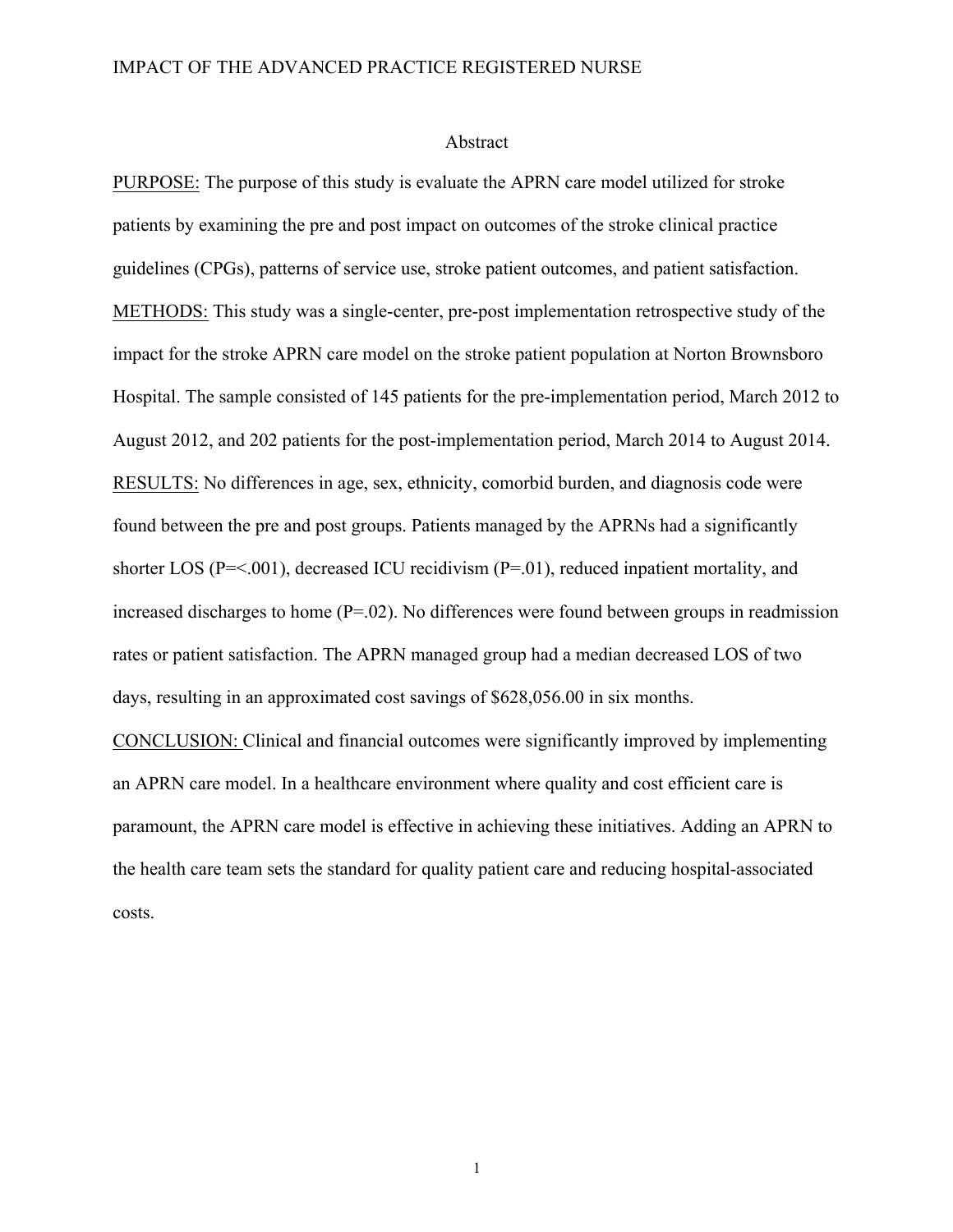Impact of the Advanced Practice Registered Nurse for the Stroke Patient Population

#### **Introduction**

The growing patient population and attention on healthcare policy has forced the nation to rethink and reengineer the delivery of patient care. The emphasis on lowering costs and improving quality of care is allowing advanced practice registered nurses (APRNs) the opportunity to demonstrate competence in providing excellent patient care. In recent years, there has been a lack of research to examine the benefits of adding an APRN to the health care team.

Organizations such as the Institute of Medicine (IOM) and the National Organization of Nurse Practitioner Faculties (NONPF) have expressed a need for new current research, to quantify the importance of the APRN (NONPF, 2013). With current and future challenges of physician shortages and increased patient acuity and census, it is important to provide evidence that APRNs are of added value to the healthcare teams. The IOM has recommended that new models of care delivery are needed to alleviate the impending provider shortage. We address this need for new models of care delivery by designating and evaluating the role of an APRN as a hospital's stroke coordinator. Hence, the aim of this study is to evaluate the impact of the APRN addition to the health care team on the stroke patient population.

#### **Background**

The enactment of the Patient Protection and Affordable Care Act, the aging baby boomer population, and insufficient physician availability all have researchers speculating about how to best meet future patient needs. Access to patient providers is an already strained system and with the estimated physician shortage of approximately 90,000 physicians by the year 2020 alternative provider care models must be examined (Gallegos, 2014). To ameliorate this strain, the U.S. Department of Health and Human Services (DHHS), whose primary role is to develop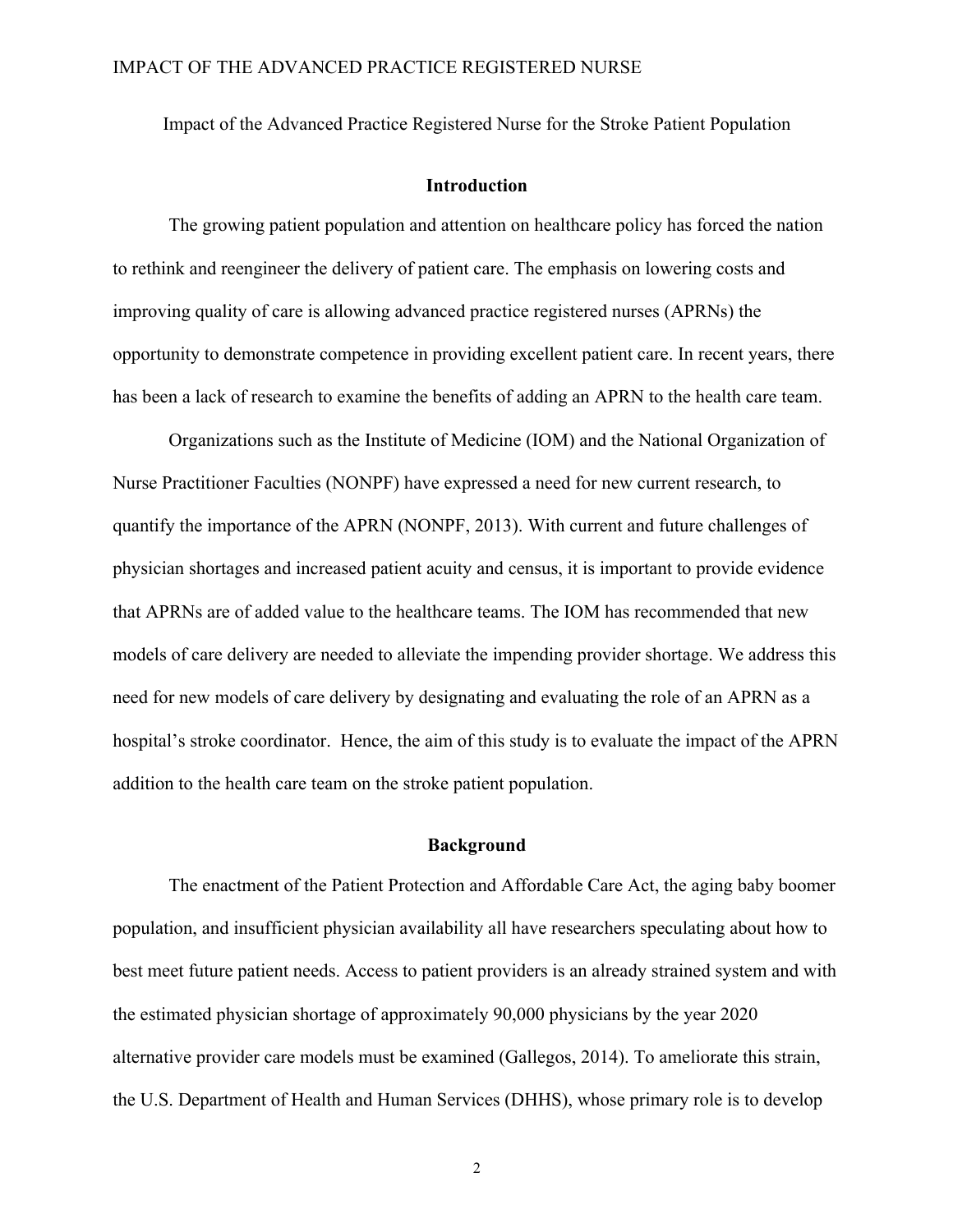strategies to meet the health care needs of the American people, has stated that APRNs can assist with the anticipated provider shortages (Oliver, Pennington, Revelle, & Rantz, 2014). In fact, evidence suggests that APRNs deliver high quality, cost effective care (Oliver et al., 2014). Such information is paramount to demonstrate that APRNs are capable providers and should be a key component to meet care needs as the physician shortage reduces patient access to providers.

Healthcare is being rapidly reformed, and the need for high quality, safe, and efficient patient care models continues to rise. Norton Healthcare (NH), like many other healthcare facilities in Kentucky, is utilizing APRNs to meet patient and regulatory demands. The Brownsboro Norton Neurology Medical group, for example, utilizes an APRN as the designated stroke coordinator. Working in collaboration with a multidisciplinary team, the APRN's goals are to ensure that all stroke patients receive all applicable evidence based practice interventions during their admission.

Norton Healthcare has invested over seven million dollars to develop 150 registered nurses into APRNs with a Doctor of Nursing Practice (DNP) degree. According to Stanik-Hutt et al. (2013), "we need to know to what extent NPs contribute to the quality, safety, and effectiveness of health care" (p. 492). By evaluating the current APRN stroke service line, NH can provide data on outcomes, effectiveness, and quality care delivered by APRN care models.

#### **Purpose**

According to the available research, an APRN care model can provide quality care, help improve patient provider access, and ultimately improve patient outcomes. The purpose of this study is to evaluate the impact of the APRN care model utilized for stroke patients at Norton Brownsboro Hospital (NBH) by examining the pre- and post- care model implementation outcomes of the stroke clinical practice guidelines (CPGs), patterns of service use, stroke patient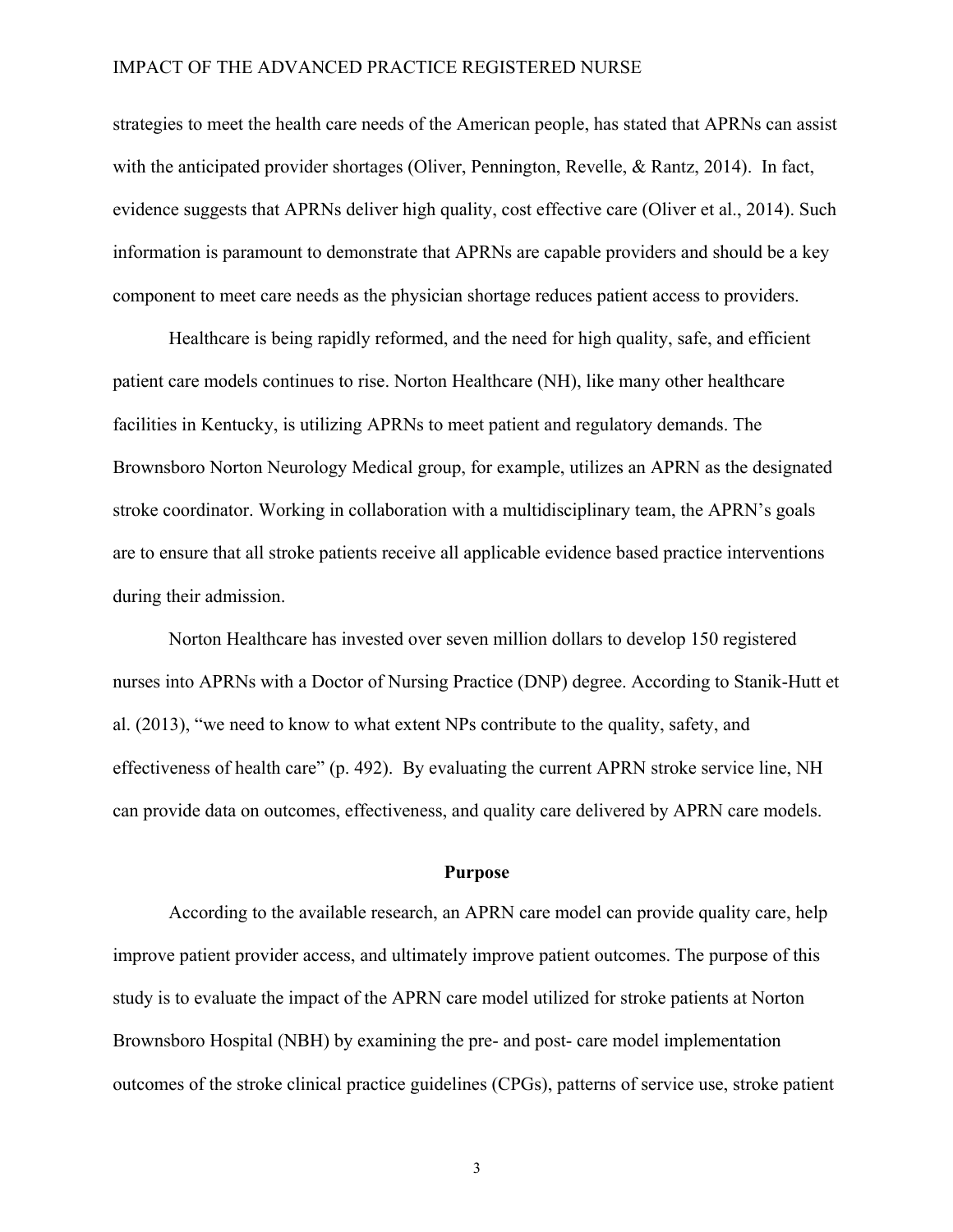outcomes, and patient satisfaction. Prior to and after implementation of the APRN care model, the questions to be addressed are:

- 1. What are the changes in provider adherence to the stroke clinical practice guidelines for ischemic and hemorrhagic strokes?
- 2. What are the changes in service use, specifically readmission rates (both seven and thirty day), length of hospitalization, and recidivism to the intensive care unit (ICU)?
- 3. What are the changes in stroke patient outcomes (i.e., patient discharge disposition)?
- 4. What are the changes to the patient satisfaction rates?

#### **Methods**

This study was a single-center, pre-post implementation retrospective report of the impact for the stroke APRN care model on adherence of CPGs, service use, patient outcomes, and patient satisfaction for the stroke patient population at Norton Brownsboro Hospital. The NBH stroke APRN care model was evaluated pre and post-implementation of the APRN position to the healthcare team. Norton Brownsboro Hospital has a designated APRN stroke coordinator. At the time of the study the NBH neurology service line included one APRN stroke coordinator, three physicians, and specialized in the stroke patient population. Norton Brownsboro Hospital implemented the APRN position in December of 2012. Pre implementation of the APRN (prior to December 2012) included only the three physicians and no other provider types. They have since added physicians to the practice.

#### **Setting**

The Norton Healthcare (NH) system is the largest in the Louisville, KY region and includes five main hospitals and many urgent care centers offering the residents of Kentucky and Southern Indiana a full range of medical services. Of the five main hospitals, Norton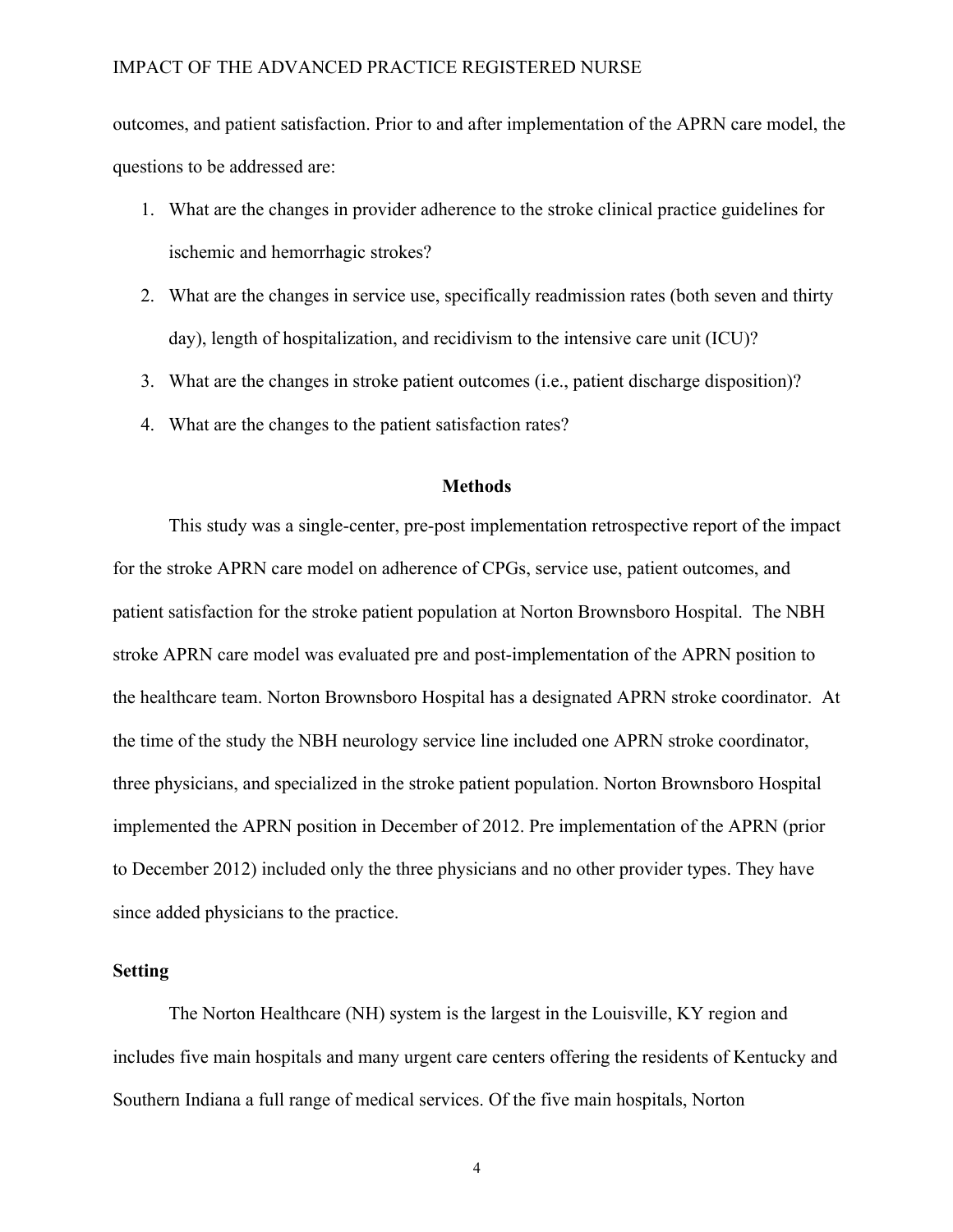Brownsboro Hospital (NBH) will be the focus of this study. NBH provides services to residents in the eastern and Oldham county area of the Louisville Metro area. NBH is a 127-licensed bed acute care hospital. It is the newest addition to the Norton system. In 2015 NBH became the only hospital in the NH system to have achieved the comprehensive stroke center certification. The NBH stroke service line was chosen for this project because there were no changes to the physicians or APRN during the time frame selected, helping reduce provider variability.

#### **Sample**

The sample consisted of the medical records of 145 patients for the pre-implementation period and 202 patients for the post-implementation period. The patient population of interest was patients diagnosed with a stroke at or during admission. The records of all patients who met the inclusion criteria between March 2012 and August 2012 (pre APRN implementation) and between March 2014 and August 2014 (post APRN implementation) were included. Both preand post-implementation outcomes were compared. Inclusion criteria for the patients records used in the study were: patients diagnosed with stroke, including ischemic and hemorrhagic strokes (please refer to Table 1 for a comprehensive list of ICD-9 diagnosis codes used for inclusion criteria at or during admission); admitted pre-implementation of the APRN Care model between March 2012 and August 2012; admitted post-implementation of the APRN Care model between March 2014 and August 2014; age 18 and above; and English speaking. Exclusion criteria were: patients who did not have a new stroke diagnosis at or during admission, and less than 18 years old. Transient ischemic attacks (TIAs) were excluded from the clinical practice guidelines and they are not required to be reported to Joint Commission.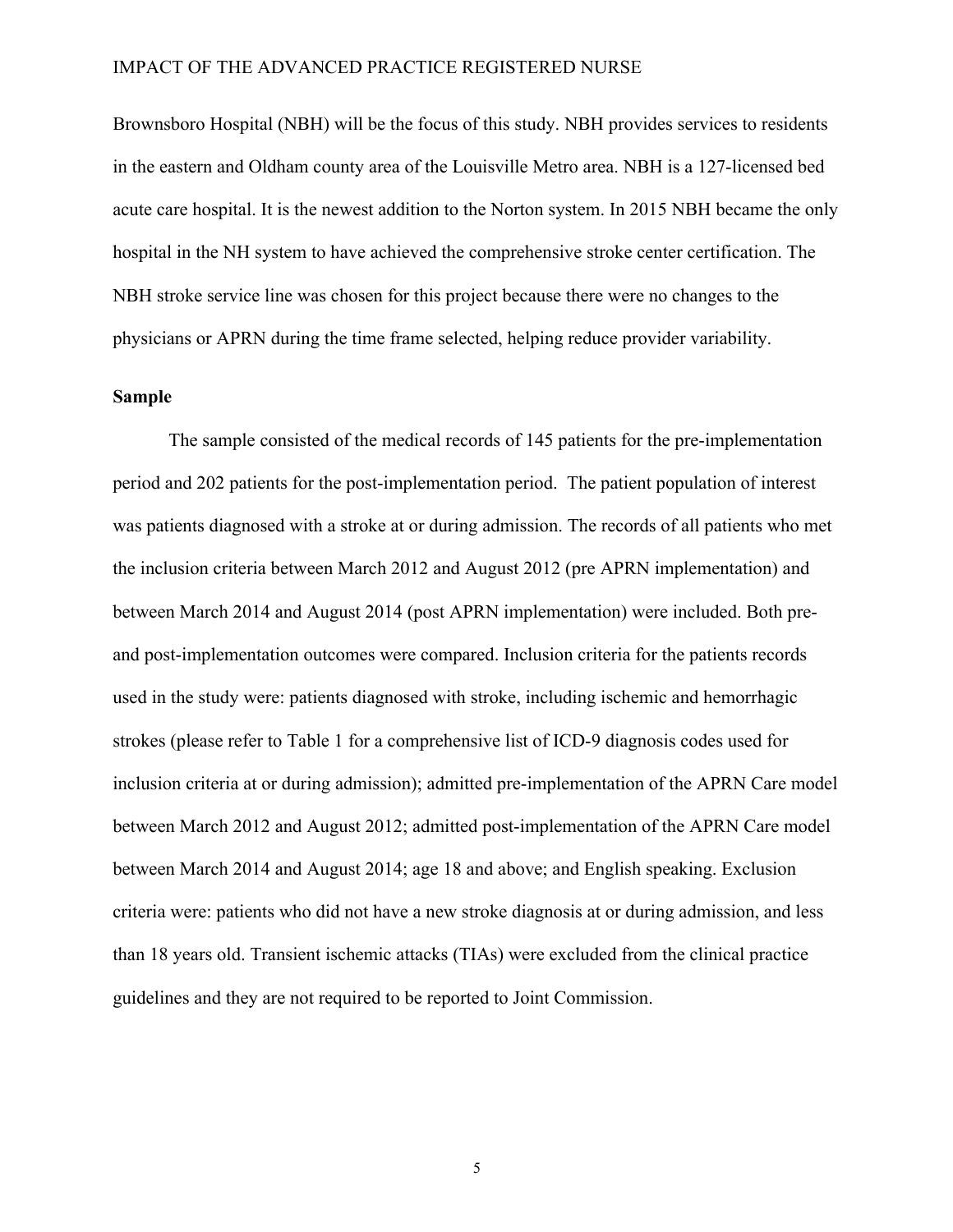#### **Features**

**Inpatient Services.** Three physicians and the APRN stroke coordinator make up the current team on the NBH neurology service line. The APRN is employed by NBH, while Norton Medical Group employs the neurologists. The APRN and neurologists work collaboratively to care for the stroke patient population at NBH. The APRN rounds on the floor from 8am-5pm on weekdays and a stroke neurologist is on-call at all times. The APRN rounds on each admitted stroke patient each weekday to ensure comprehensive stroke care is provided.

**APRN Daily Routine.** Each day the APRN updates her patient list and starts rounding on the most critical patients first. She then moves on to the more stable patients. During this time the APRN must assess each patient's condition and needs, collaborate on treatment plans, educate, and dictate progress notes on all stoke patients. The APRN collaborates with floor staff, pharmacy, social workers, and care management to meet all of the inpatient and expected outpatient needs. The APRN and physicians work in collaboration, reviewing the patient cases together to ensure all evidence based clinical practice guidelines (CPGs) are being met.

**Evaluation Duration.** The service line was evaluated for six months from March to August 2012 pre APRN implementation and for six months, March to August 2014, approximately one and a half years post APRN implementation. The evaluation was performed one and a half years post implementation to ensure stability of the role and responsibilities of the APRN stroke coordinator. Selecting the same month time frames accounts for potential seasonal variation.

#### **Data Collection**

Approvals from the University of Kentucky Institutional Review Board (IRB) and the Norton Healthcare Office of Research and Administration (NHORA) were obtained prior to the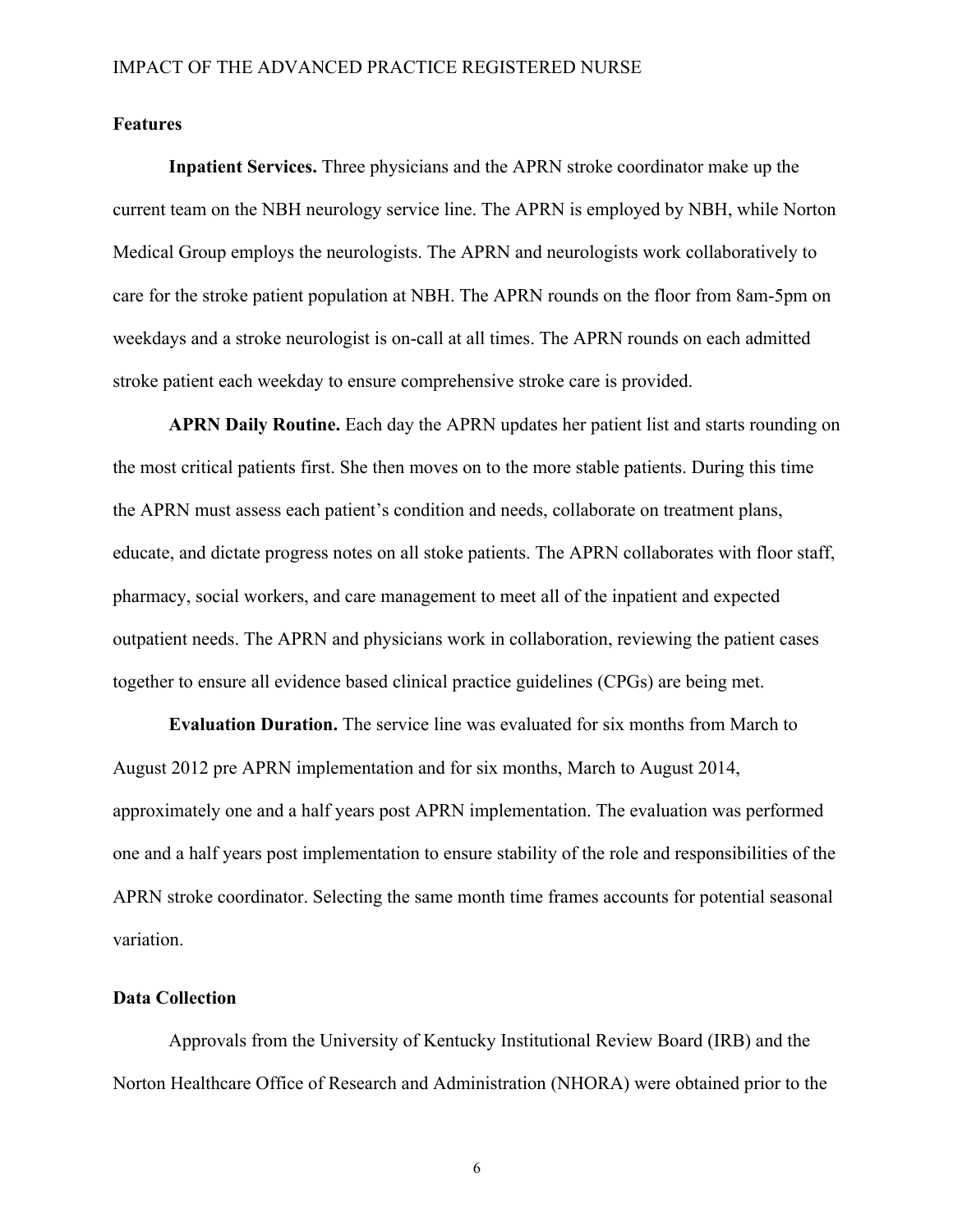collection of data. This study was based on a retrospective chart review. Patient charts were obtained from the NBH electronic patient database. Charts were identified using the ICD-9 codes listed in Table 1. During data collection, patient records were accessed using the patient medical record number (MRN), data was abstracted based on the list below, and data was transferred to an electronic spreadsheet. The patient and satisfaction survey records were obtained from the Norton Brownsboro Hospital CIA electronic database. Please refer to Table 2 for a list of variables that were reviewed, which included demographic variables (age, ethnicity, sex, comorbidity), outcome variables (clinical practice guideline adherence, service use, and patient outcomes), and patient satisfaction.

#### **Data Analysis**

Descriptive statistics, including frequency distributions, means, and SD were used to describe patients' demographic characteristics. Continuous variables were compared using the Independent Sample *t*-tests. For categorical variables the chi-squared test for independent samples was used, or Fishers exact test if values were less than 5 in any cell. The Mann-Whitney *U*-test was used in the analysis of the ordinal data from patient satisfaction questionnaires. All analysis was conducted using SPSS version 22; an [*alpha*] level of .05 was used for statistical significance throughout.

#### **Results**

#### **Sample Characteristics**

A total of 347 patient charts were reviewed: 145 prior to the APRN care model implementation and 202 post APRN care model implementation. The mean age for both groups was 68 years old, with the majority of patients being Caucasian, and over half were female (54.6%). The pre and post APRN group's demographic characteristics as to age, sex, ethnicity,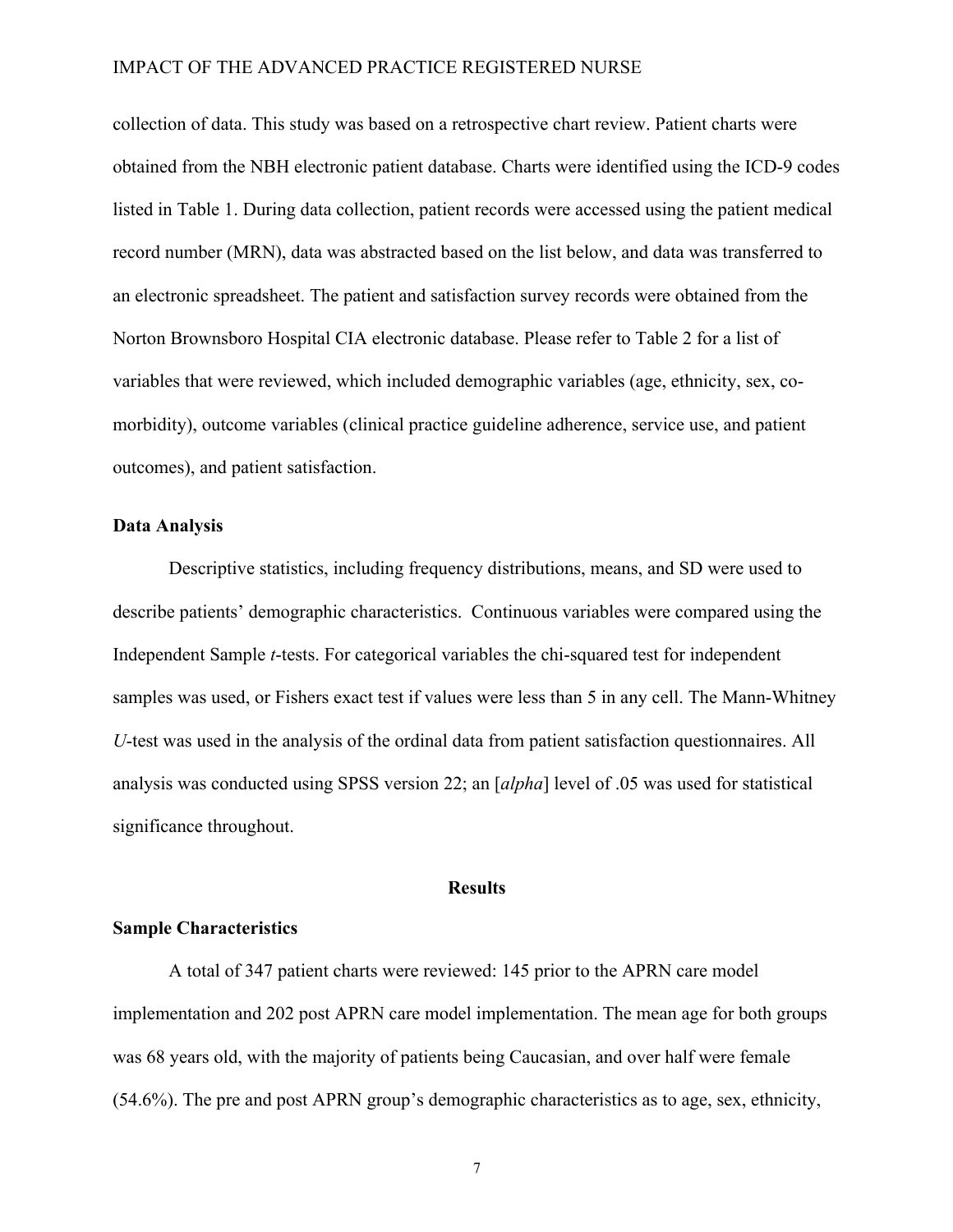and diagnosis code are presented in Table 3. The group's demographics did not differ significantly, demonstrating similarities between the groups.

Patients' comorbidities were individually assessed and then a comorbid burden or sum of comorbidities was calculated to assess and compare the acuity of the two groups. The individual comorbid assessment found no statistical difference between groups for congestive heart failure (CHF), chronic obstructive pulmonary disease (COPD), diabetes mellitus (DM), or hyperlipidemia (HLD). It is of note that there was a statistical difference between the groups in patients with hypertension (HTN; Pre  $76.6\%$ , Post  $65.3\%$  P=.025) and coronary artery disease (CAD; Pre 19.3%, Post 30.7% P=.017). To best capture the acuity of the groups an additional variable in the form of comorbidity burden was created and assessed. This calculated the sum of each patient's individual comorbidities and the groups were compared using a t-test. No statistical difference was found between the groups, supporting similar patient acuity pre and post APRN implementation (Table 4).

#### **Clinical Practice Guideline Adherence**

As a whole, clinical practice guideline (CPG) adherence pre and post implementation of the APRN was high. There was only one CPG measure that was statistically different from the pre to post group. The stroke 1 (STK1), defined as the venous thromboembolism prophylaxis CPG, was met 100% of the time post implementation of the APRN care model whereas it was only met  $96.9\%$  (P=.03) of the time pre implementation. All other CPGs were not statistically different, but overall provider adherence remained high. Each of the groups' CPGs were analyzed using the chi-squared method. When a stroke (STK) therapy was not indicated for the patient diagnosis code they were excluded from receiving the CPG treatment per the guideline recommendations, and as such these patients were excluded from the statistical analysis.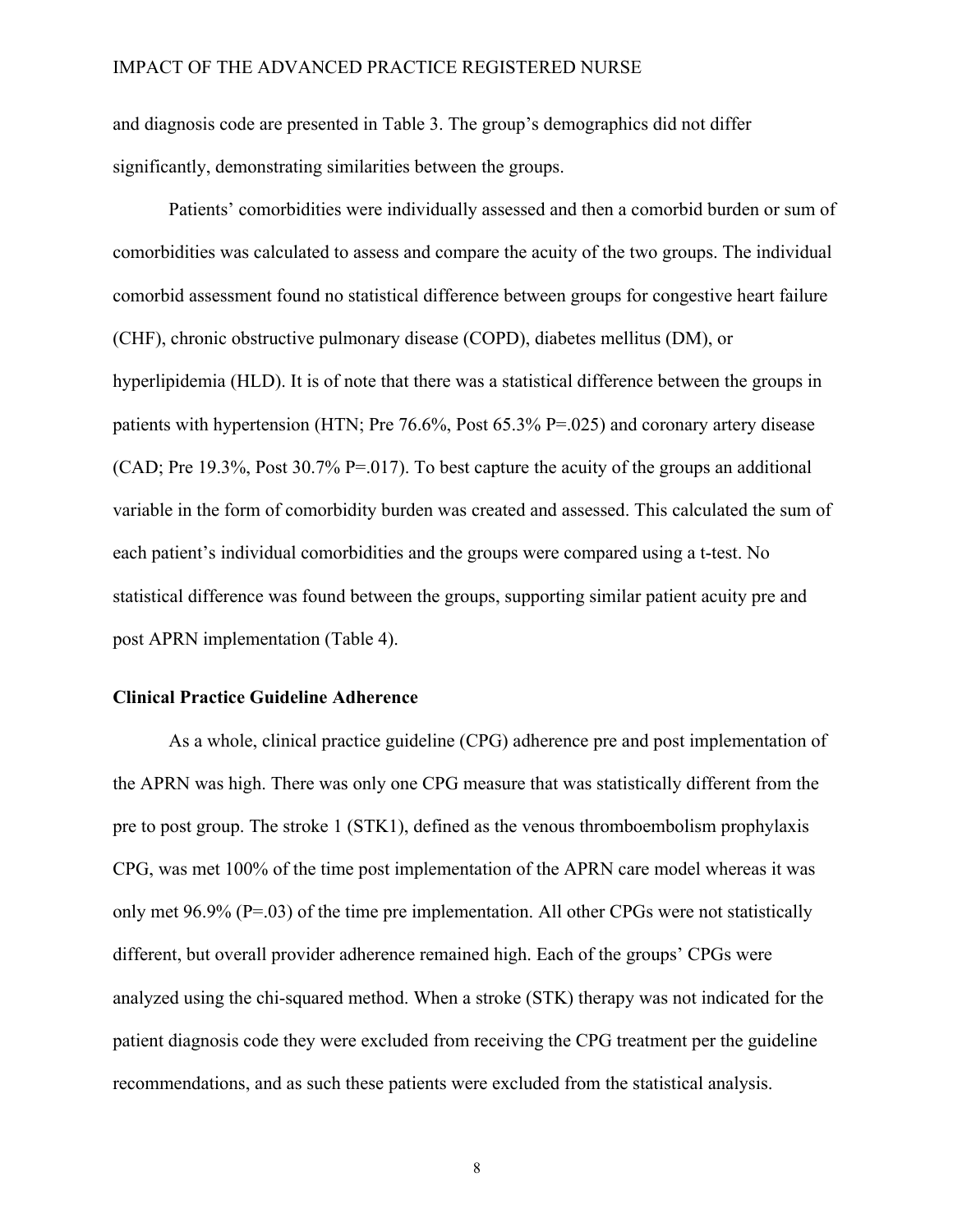#### **Service Use**

Overall length of stay for patients in the study was significantly  $(P=<.001)$  shorter in the APRN care model group with a median of three days, and in the pre APRN group with a median of five days for an overall decreased LOS of two days. The median was used as the data was skewed and this removes the variability from outliers. Financial results were calculated using Kaiser States Health facts statistics for the average cost per inpatient day for a nonprofit hospital in the state of Kentucky. In 2014 the average cost per inpatient day for a nonprofit hospital in the state of Kentucky was \$1716.00 (The Kaiser Family Foundation, 2015). Savings were estimated by multiplying reduction in LOS by the cost per patient day.

The ICU recidivism rates included patients that required readmitting to the ICU after they had been transferred to a lower level of care. The ICU recidivism rates for the pre APRN group were 5.5% and were significantly reduced in the post APRN group to 1.0% (P=.01). Rates for recidivism to the ICU during hospitalization decreased by 4.5% in the post APRN implementation group. The sample size for this variable is relatively small in both groups and may require a larger sample to determine a trend in outcomes.

Only patients who survived their hospital stay were included in the readmission analysis. There was no significant difference between groups for either 7-day or 30-day readmissions (refer to Table 5).

#### **Patient Outcomes**

To assess patient outcomes, the discharge disposition for each group was collected and analyzed. The discharge categories include home/home health, skilled nursing facility (SNF)/rehab, deceased, hospice, and other. The other category was created due to few cases in each category; this includes short stay, discharged to law enforcement, and left against medical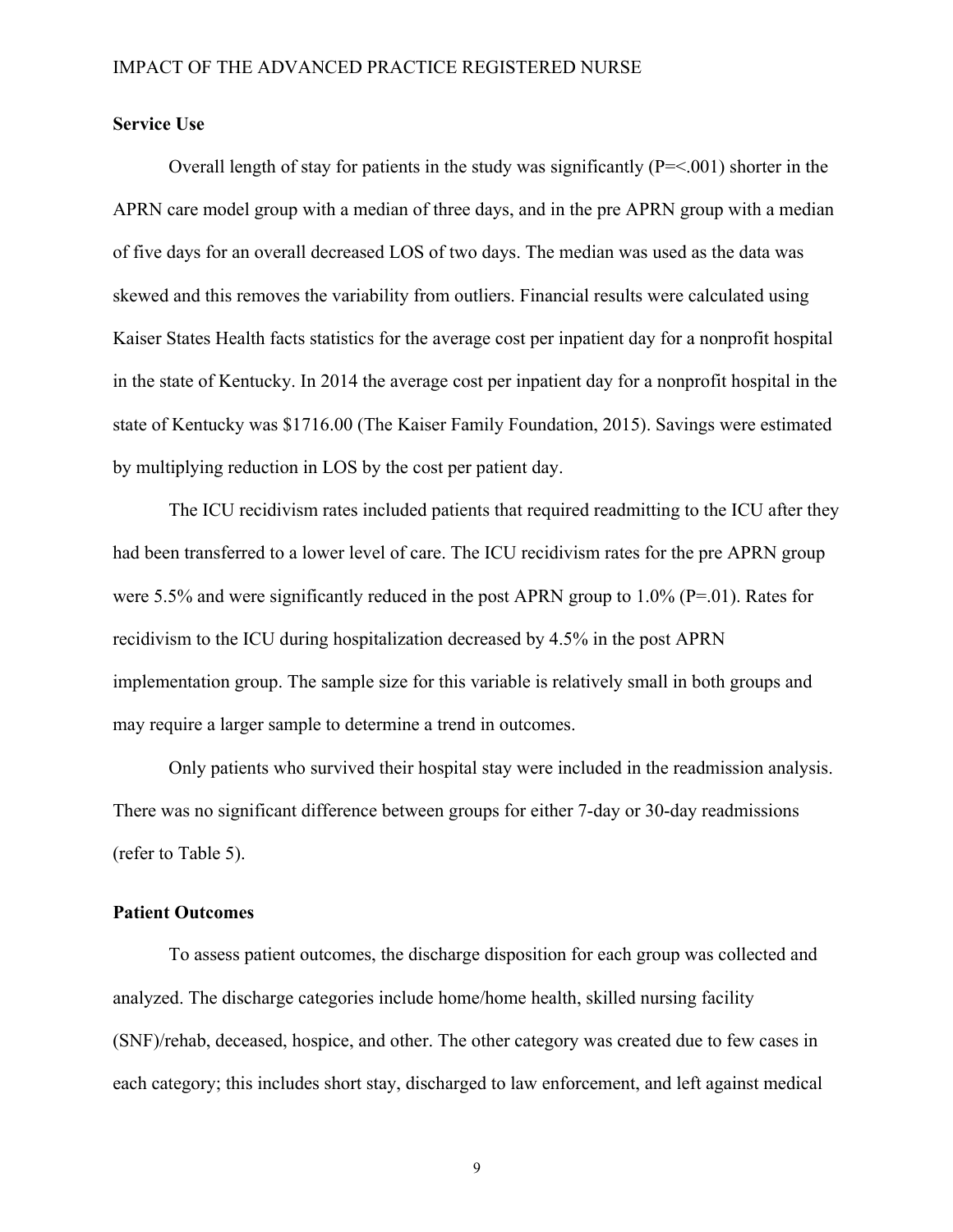advice patients. There was a statistical difference in patient discharge disposition between the pre- and post- implementation groups  $(P=02)$ . In the post APRN group there was a higher percentage of patients discharged to home/home health and hospice. In the pre APRN group there was a higher percentage of patients discharged to SNF/rehab and a higher percentage of those who expired in the hospital. Figure 1 illustrates the hospital discharge disposition for each group.

#### **Patient Satisfaction**

In the pre APRN implementation group a total of 41 patients returned satisfaction surveys after their discharge from the hospital, giving a response rate of 31.5%. In the post APRN group a total of 47 patients returned a satisfaction survey, giving a response rate of 27.3%. Not all patients answered every question. Overall, patients appeared highly satisfied with the level of care they received in both the pre and post APRN implementation groups.

For the questions that used a Likert scale for responses, the Mann-Whitney U test was performed. For the question regarding hospital ranking a t-test was performed, and for the categorical questions a chi-square test was performed. There were no statistical differences found between the two groups for any of the patient satisfaction questions. Please see Appendix for an example of the hospital consumer assessment of healthcare providers and systems (HCAHPS) patient satisfaction survey the patients were asked to complete.

#### **Discussion**

This study aimed to better understand the impact on CPG adherence, service use, patient outcomes, and satisfaction of adding an APRN care model to the stroke inpatient service line. As the patient population and provider shortage increase it is crucial that alternative models of care be developed. Common trends in the data show that when APRNs are placed into hospital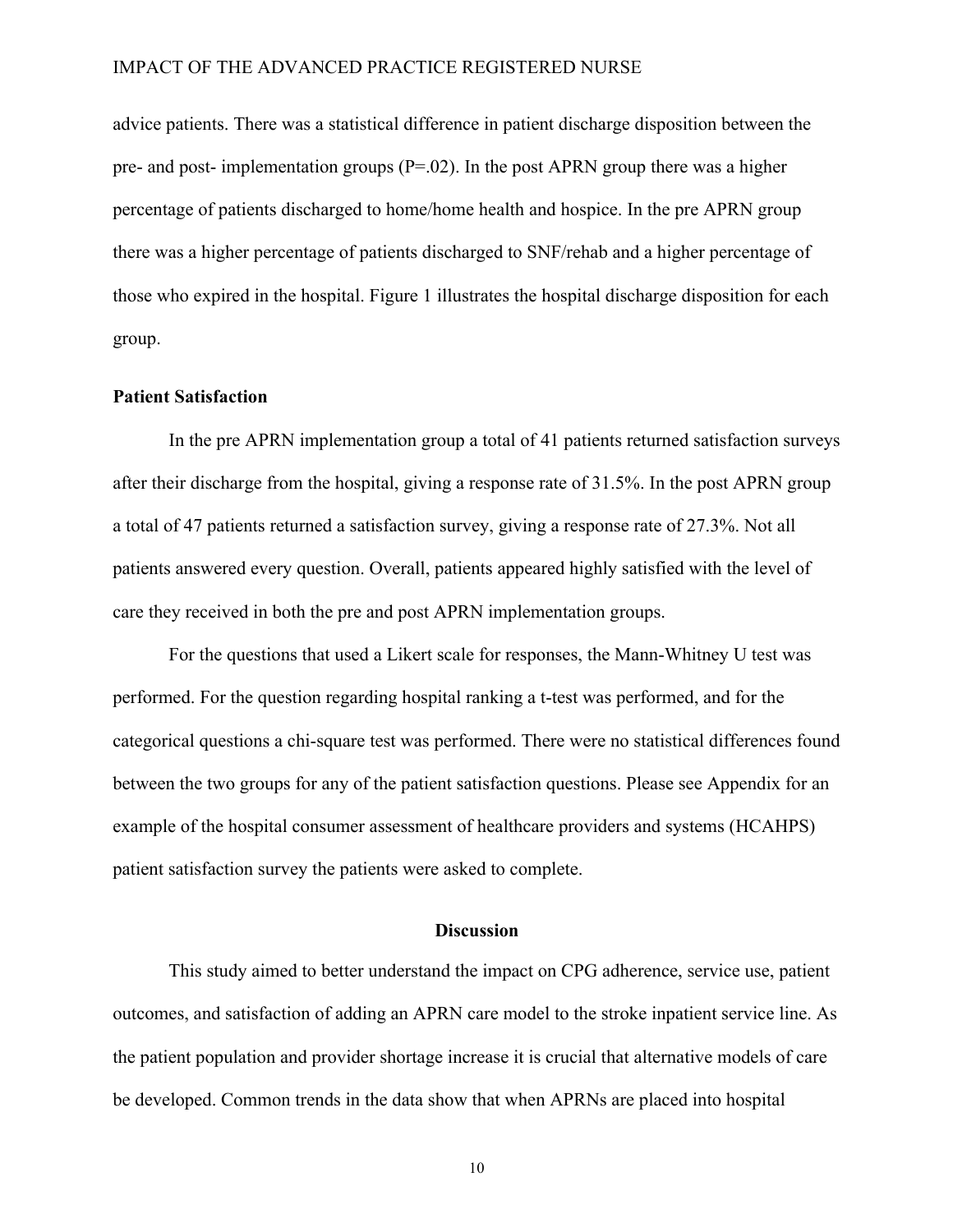settings, the patient and staff satisfaction, patient safety, and patient outcomes all increase. Adding an APRN care model to a service line allows for increased collaboration of providers in order to best meet the healthcare demands of the growing patient population. Overall the study results and analysis demonstrate that an APRN care model significantly improved length of stay, ICU recidivism, and patient outcomes.

#### **Clinical Practice Guideline Adherence**

Clinical practice guidelines are a set of evidence-based guidelines to provide recommendations to optimize patient care. They are recognized nationally and impact hospital reimbursement. The APRN care model group had increased provider adherence for the STK1: VTE prophylaxis CPG, which helps decrease patient risk for developing a venous thromboembolism. This is important as the stroke patient populations are at an increased risk for developing deep vein thrombosis (Joint Commission, 2016). Similar APRN care models have been shown to increase adherence to CPGs in other medical areas such as deep vein thrombosis (DVT) prevention (Morris et al., 2012), stress ulcer-bleeding prophylaxis, and anemia management (Gracias et al., 2008).

Adding a dedicated ARPN to manage the stroke patient population allowed a more indepth review of each patient's case. This aided us in improving the STK1 CPG and the continuation of high levels of provider adherence. Although the other STK measures were not statistically different, provider adherence remained high post APRN implementation.

#### **Length of Stay**

The positive findings related to length of stay (LOS) and ICU recidivism suggest the added value of implementing an APRN care model to service lines. These findings help support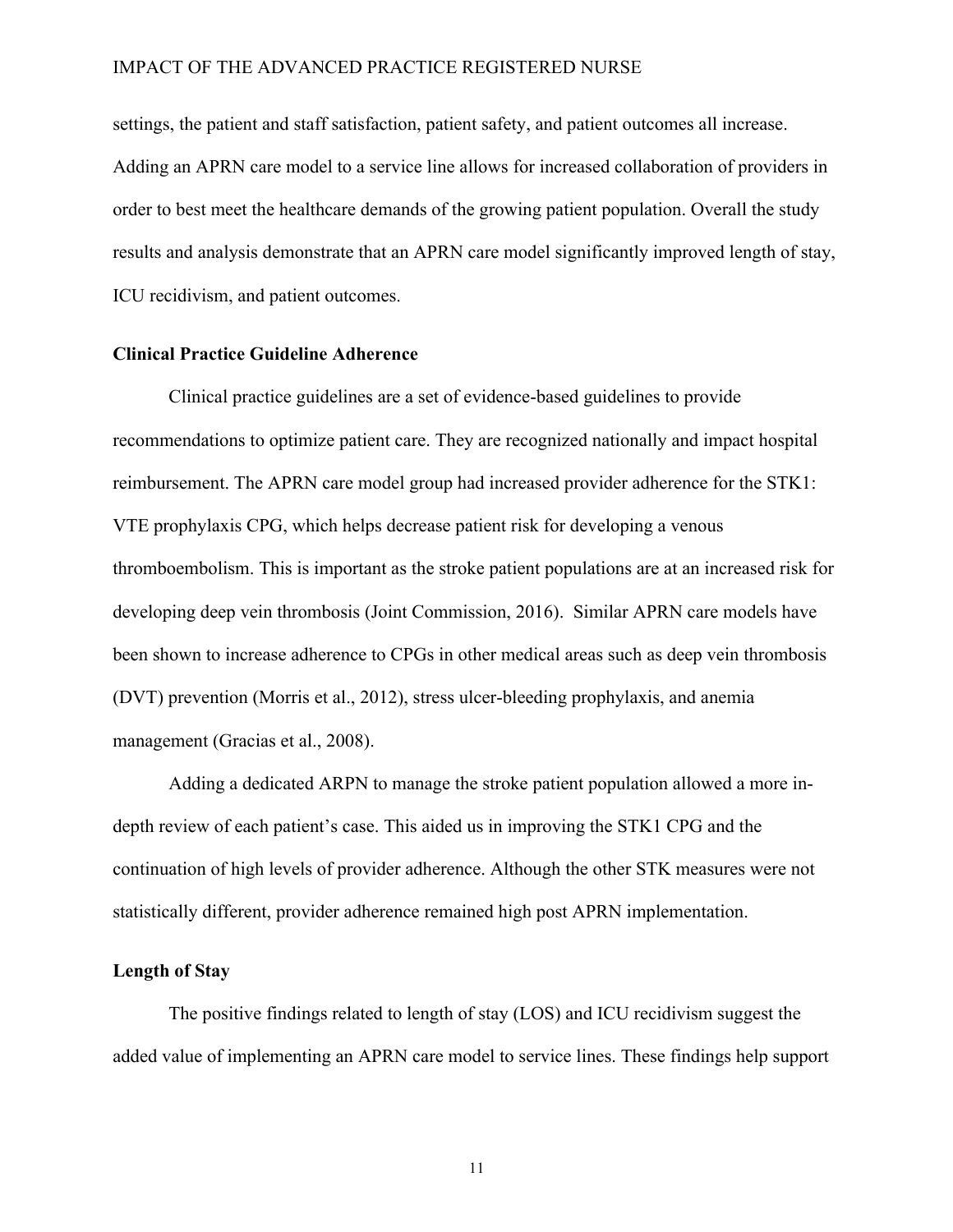that APRNs can produce cost savings and improved patient outcomes. Both measures are essential for success in today's highly competitive and rigorous healthcare market.

In the post APRN implementation group LOS was decreased by two days. Both groups were compared for likeness and were not found to be statistically different. Groups were similar in demographic makeup as well as acuity. Other studies have found that APRN implementation can reduce LOS in neuroscience intensive care (Russell, VorderBruegge, & Burns, 2002), cardiovascular surgical (Meyer & Miers, 2005), and trauma patients (Collins et al., 2014). In the pre APRN group average LOS was five days and post APRN implementation group LOS was decreased to three days. The cost savings associated for an overall two day decreased LOS for the APRN group for the studied six-month timeframe is \$628,056.00.

#### **ICU Recidivism**

The cost and mortality rates associated with patients requiring ICU admissions are much more higher than admissions to general/TCU floors (Russell, 2012). In the current study, post APRN group ICU recidivism was decreased by 4.5%. This is important as "patients readmitted to the ICU have much higher mortality rates (20.7%) than first-time ICU admission (3.7%)" (Russell et al., 2002, p. 907). Recidivism to the ICU can have a directly negative impact on patient outcomes and a hospital's quality of care measurements. Having a dedicated stroke APRN care model leads to improvements in continuity of care and collaboration with the neurologist. Other studies have found that APRN implementation can reduce length of stay in the ICU (Russell et al., 2002), but no studies were found that had reviewed recidivism rates among patients. This model allows for more coverage and monitoring, and leads to enhanced knowledge of patient's readiness to transfer and improved clinical coverage.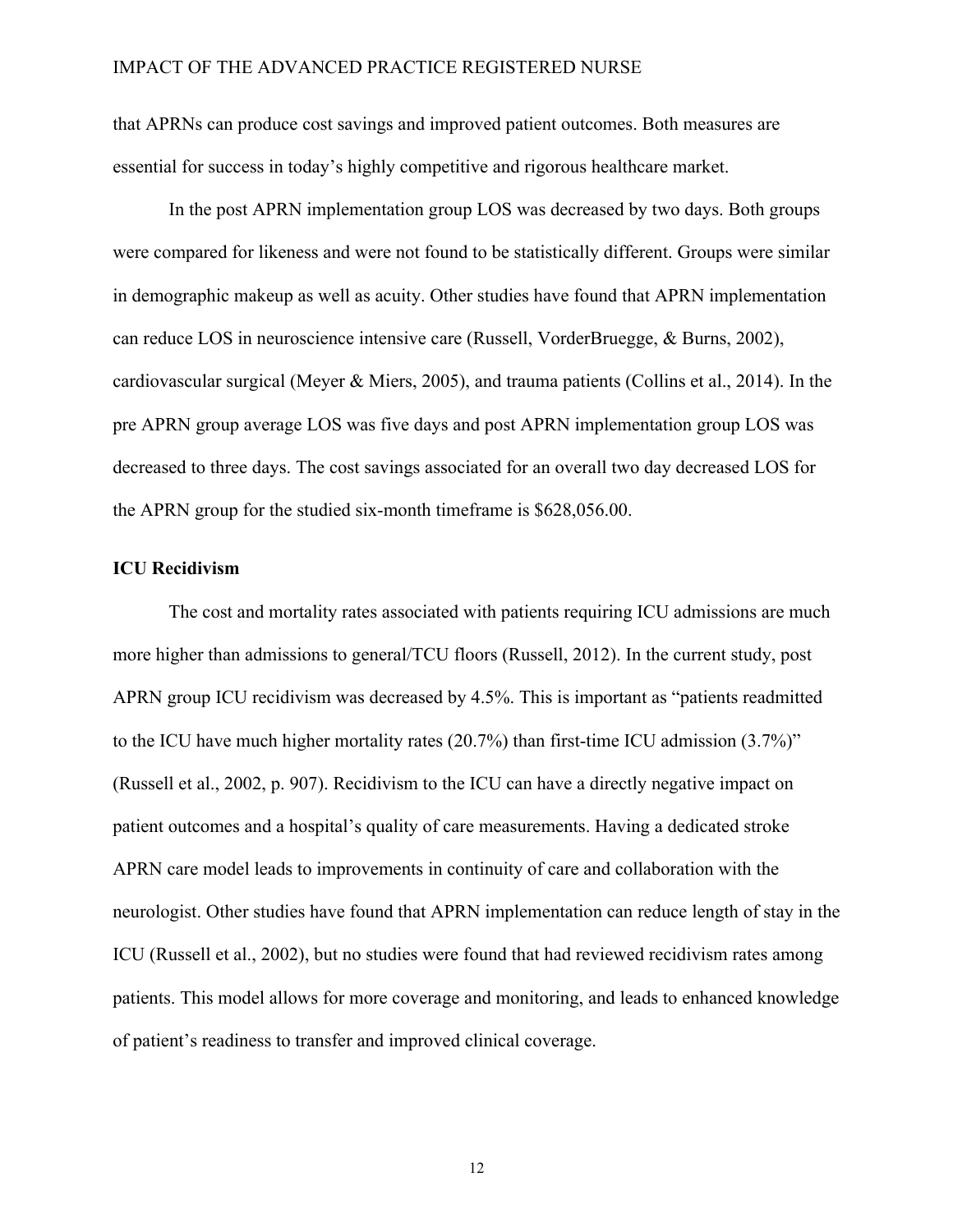#### **Readmission Rates**

Readmission rates are measured nationally for acute care hospitals, as they are an indicator of how well the hospital met the patient's needs during admission. This is a measure of service use and patient outcome. When a patient is readmitted between seven and 30 days the hospital loses their reimbursement for that inpatient stay.

Readmission rates for both groups were nearly identical and no statistical significance was found between the two groups. Patients in the post APRN group had a significantly shorter LOS while not compromising readmission rates or mortality rates. Similar findings have been documented among trauma (Morris et al., 2012), acute care medical (Cowen, Shapiro, & Hays, 2006), and cardiac surgical patients (David, Britting, & Dalton, 2015).

#### **Discharge Disposition**

Developing a stroke can be debilitating medical condition, thus, it is crucial to measure patient outcomes. Discharge disposition is commonly used as an outcome measure for stroke patients. Many factors affect where a patient is discharged to, such as functional status, advanced age, and social situation. The stroke patient population is unique in that there are tools that measure disability status, such as the Modified Rankin Scale (mRS) and the National Institute of Health Stroke Scale (NIHSS), which measures prognosis and acuity. Unfortunately in the 2012 data collection timeframe these were not mandatory for documentation. These measures were only documented on the post APRN group; as such this information was unable to be obtained and could not be compared between groups.

This study demonstrated that the APRN group discharged 3.7% more patients home or with home health than the pre APRN group. As it is the goal of health care providers to return patients to their previous state of health, this finding supports the improved patient outcomes in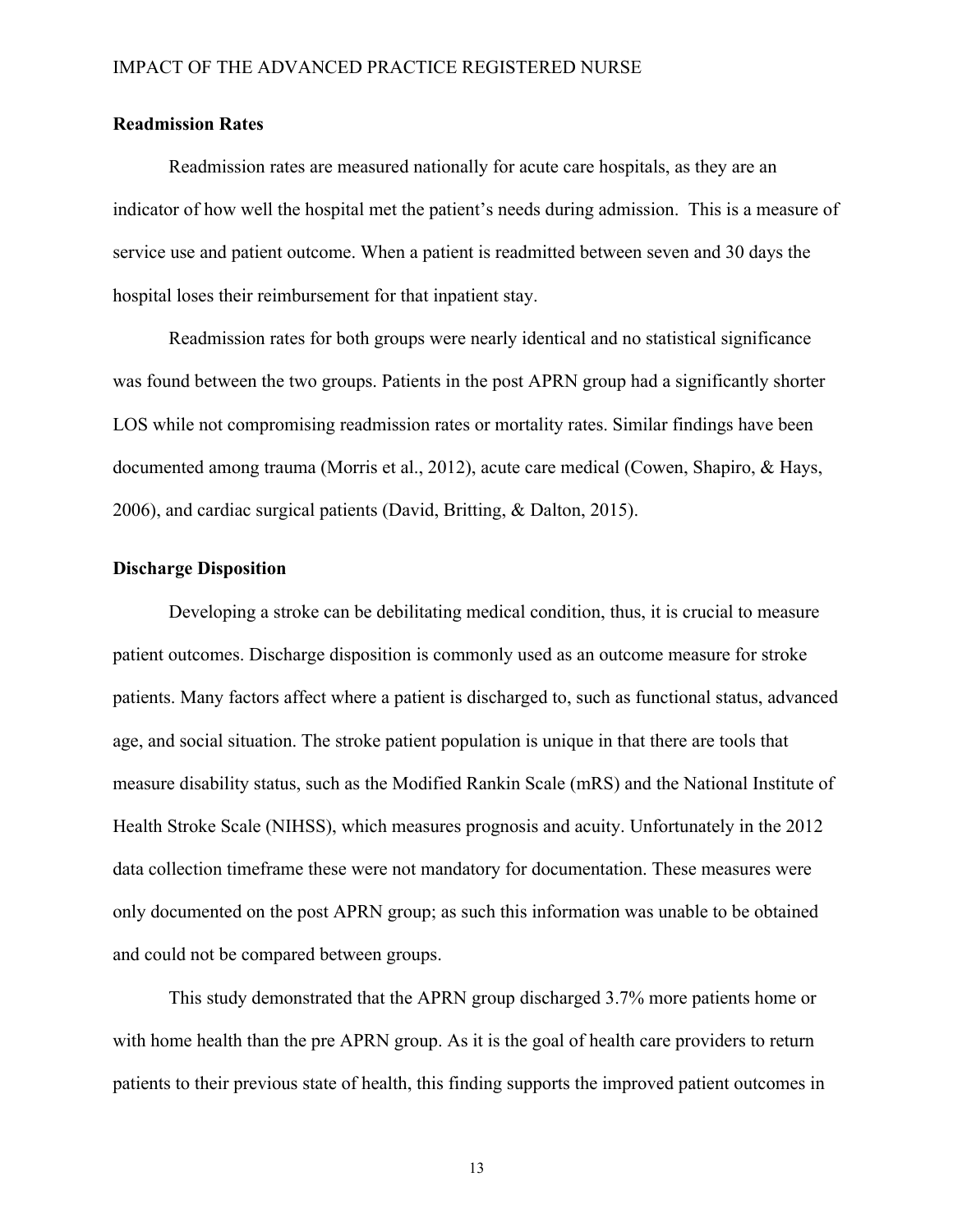the post APRN group. The addition of the APRN designated an expert to focus on quality and cost efficient care for the NBH stroke patient population.

The pre APRN group had a higher usage of SNF/rehab centers as well as inpatient deaths. As stroke patients' degree of disability and deficits vary greatly, a number of patients are going to require outpatient therapy. Being discharged to an SNF/rehab center is an expected finding for both groups. The inpatient mortality rate was higher in the pre APRN group and given the like populations this demonstrates poorer patient outcomes.

It is notable that the post APRN group had an increased usage of hospice services. This can be explained by the national focus on palliative care and the dying with dignity movement. A higher referral to hospice service improves patient outcomes by increasing pain control, decreasing depression, and improving patient family satisfaction (Meier, 2011). Although the outcome of hospice is death, research has shown that patients in hospice care have improved patient-centered outcomes.

#### **Satisfaction Scores**

Though the patient satisfaction response rates were low for this study, in the responses received the patients overall were very satisfied for both groups. A limiting factor of measuring the patient satisfaction specifically towards the APRN remains the fact that the "provider" verbiage in the survey only mentions "nurses" and "doctors." This verbiage can be confusing to patients and makes a true comparison difficult. Considering the low response rate and the fact that the survey was voluntary, a true measure of patient satisfaction is difficult to determine.

Impacting satisfaction rates affects all areas of healthcare, from experiences and referrals to reimbursement and retention. Evidence has shown that NPs are a trusted and valued part of the healthcare team. A study by McDonnell et al. (2014) demonstrates that the advanced nurse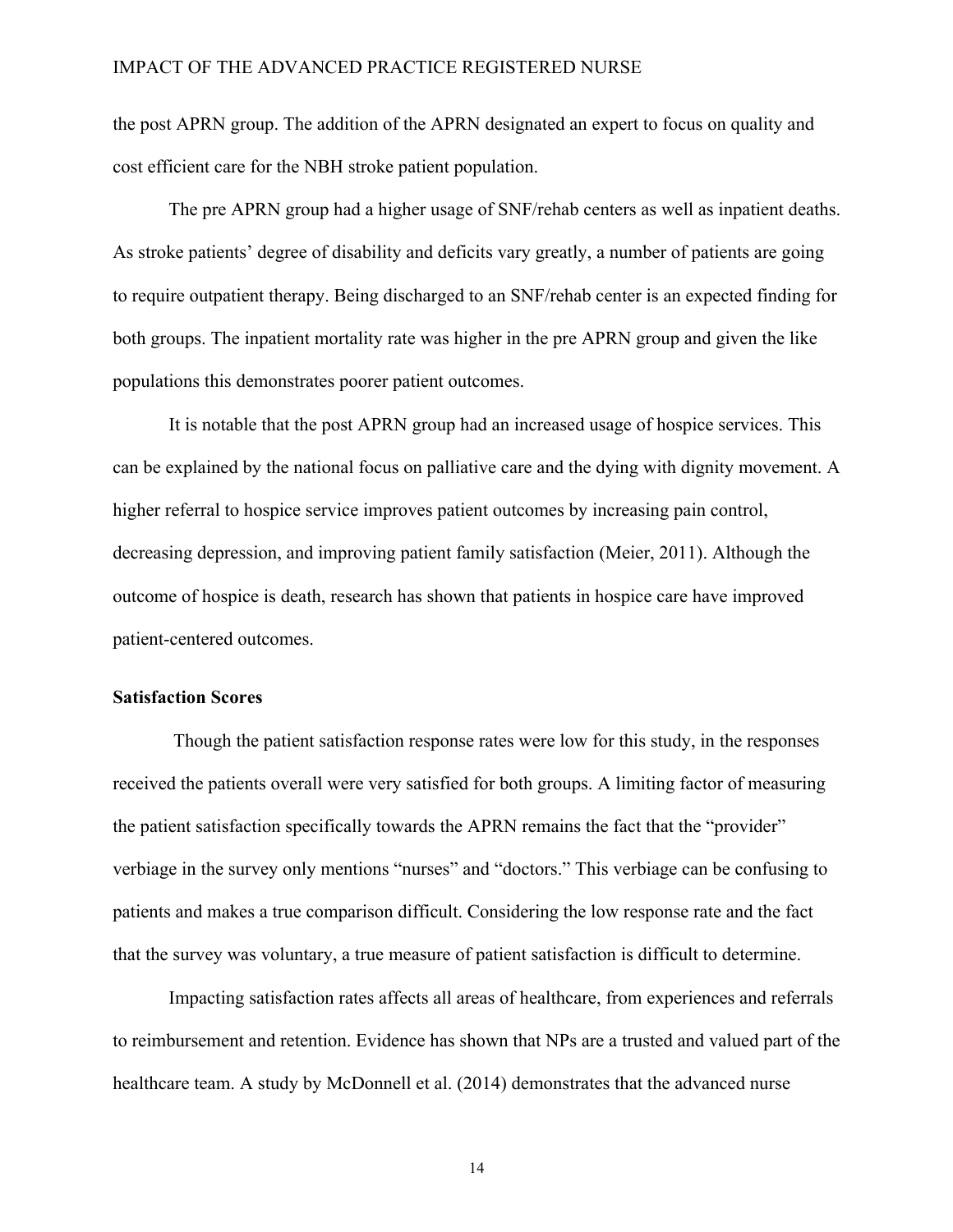practitioner (ANP) in an acute hospital setting impacted the patients by: the ANP's ability to holistically assess and understand patient perspective, improve continuity of care, improve patient provider communication, and consideration of patient dignity. Nursing satisfaction was to be studied as well, but the requested nursing satisfaction surveys were held in the odd years, and thus omitted from the study.

#### **Limitations**

Several limitations were identified in the design of this study. The data were collected from one establishment limiting the generalization of the study. Because this study was performed retrospectively, there was no way to verify reported results. If information was entered into the electronic medical record incorrectly, results could be inaccurate, distorting the outcomes of either group. Due to the nature of the study and implementation of the APRN data, collection dates could not be altered, and in 2012 certain variables were unable to be abstracted. Determining acuity of the two groups was limited, as the admission NIHSS scores were not a required documentation component in 2012. It is of note that in 2014 NBH was working towards achieving their comprehensive stroke certification (CSC) and a system wide initiative was implemented to send the complex neurology/stroke cases to NBH. They achieved the CSC status in 2015. Although all of the patients were analyzed and not randomly selected, the sample size for certain variables (CPGs, recidivism, readmissions, and patient satisfaction) remained small. A smaller sample size can make it difficult to find a statistical difference between data sets.

Another limitation of this study is that direct hospital costs were not evaluated. Cost analysis was an estimated cost savings as direct costs were not included in the study proposal. The estimated cost savings was determined using an average. The actual cost savings for the stroke patient population at NBH may vary.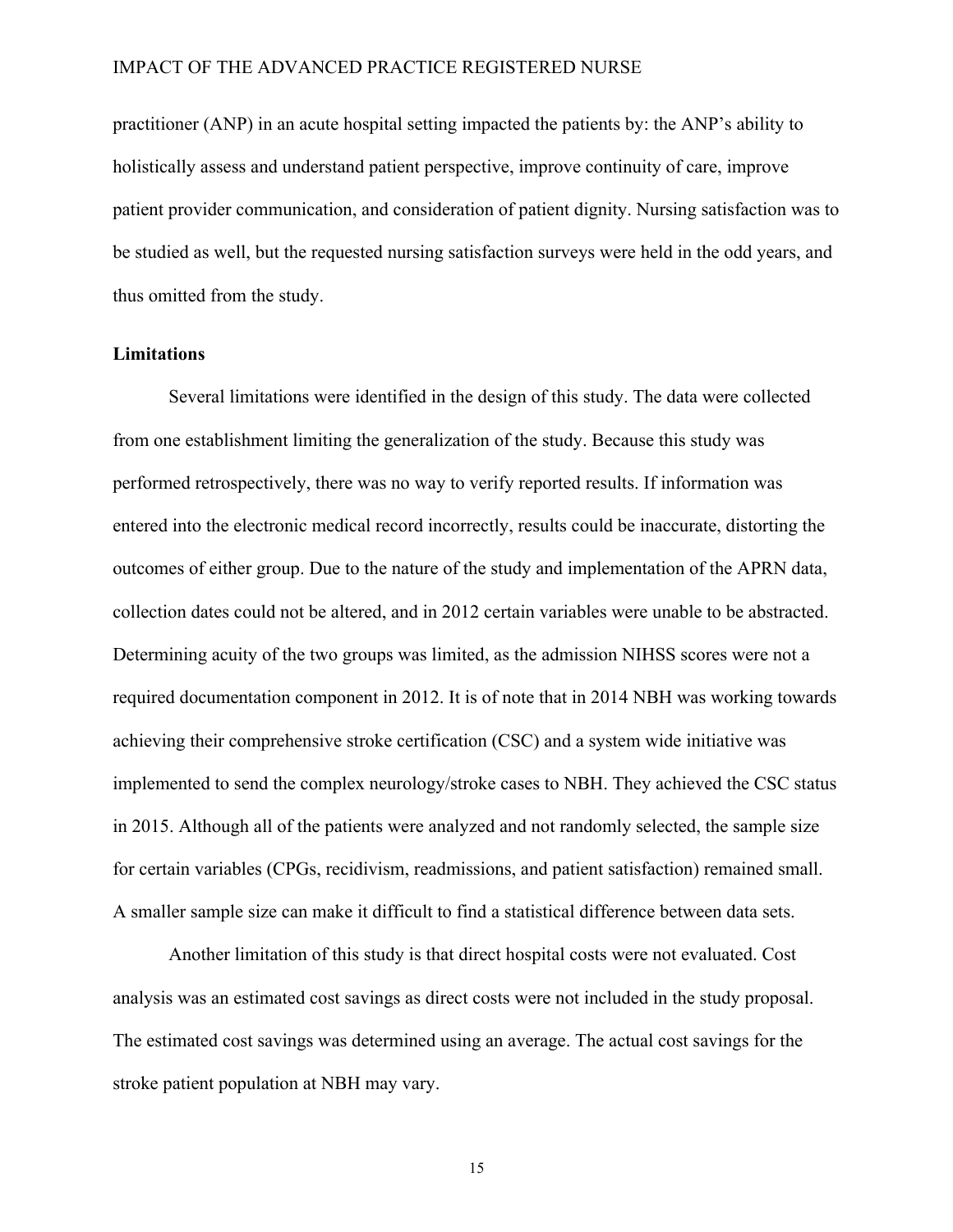The patient satisfaction self-completed surveys have a number of limitations. The main limitation often seen with surveys is that not all respondents' complete the survey. Responder bias is another limitation of voluntary self-report surveys. The verbiage used for questions pertaining to providers asks the patients about their experience with their "doctors." The HCHAP survey used did not mention nurse practitioners as providers.

#### **Recommendations for future studies**

Recommendations for future studies include further investigations of other APRN service lines to better capture the impact of different APRN roles. These types of studies are critical to show that APRNs lead the way for quality care, and can have a positive impact for the patients and hospitals. This study focused on the CNS role; a study of the nurse practitioner, midwife, and certified nurse anesthetist could provide more information on innovative ways to bridge the growing provider gap. A larger multi-facility comparison would help increase sample size and generalization. Investigating causes that affect LOS reduction such: as decreased ventilator days, decreased infectious disease consults, decreased use of IV antibiotics, and decreased hospital acquired infections would allow for a more in-depth representation of the APRNs impact. The need to clearly define acuity and direct cost savings in a future study are of great importance. Amending the verbiage in the patient satisfaction surveys to better portray the providers the patients interact with can better portray satisfaction of the APRN. This can also impact the overall perception and acceptance of the APRN role in the view of the public. Identifying specific nurse practitioner interventions to study such as ordering interventions, consulting, discharging, and performing skills can demonstrate an even greater impact on patient care.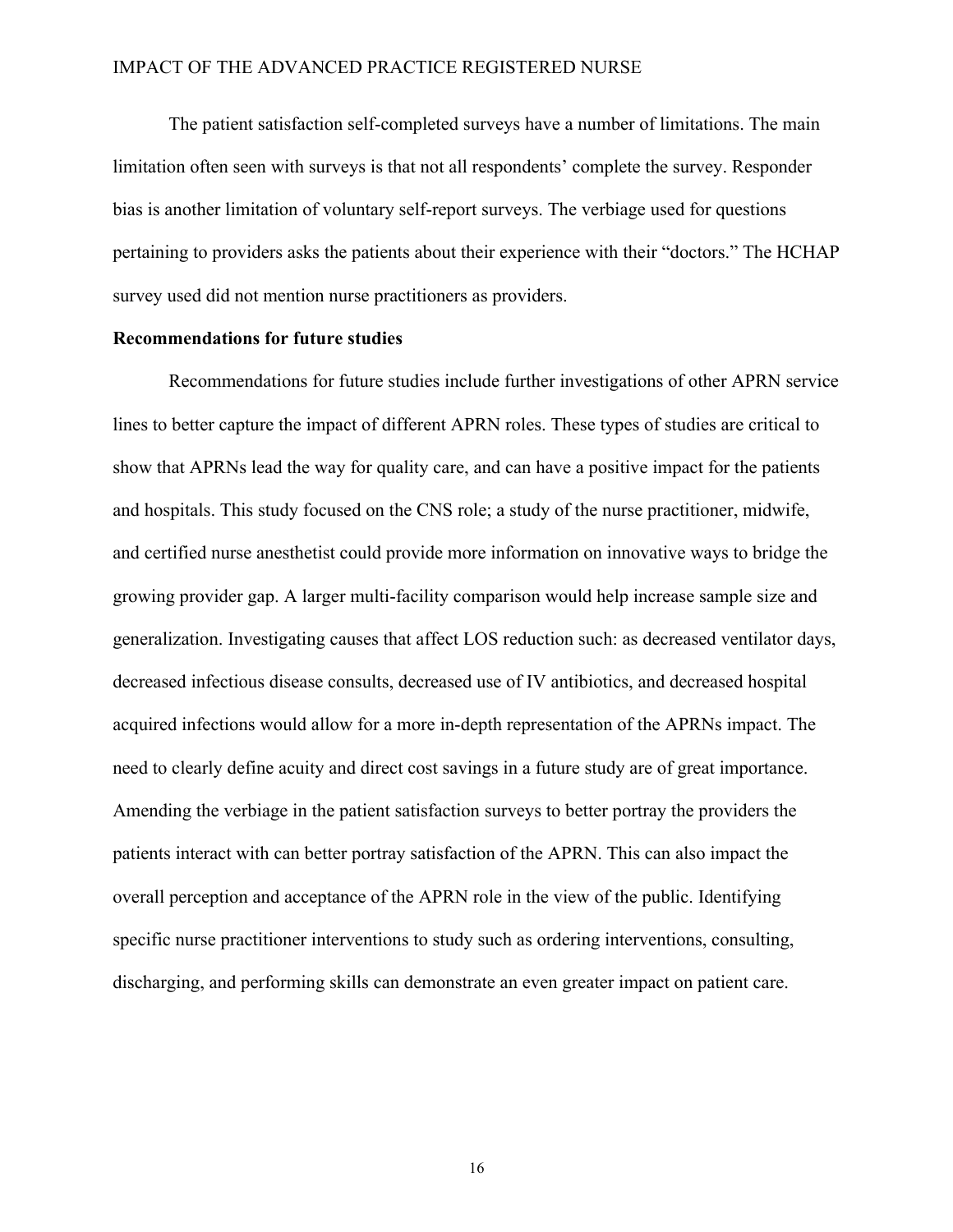#### **Conclusion**

The goal of this study was to demonstrate the impact of an APRN care model on CPG adherence, service use, patient outcomes and satisfaction. In six months the APRN care model impacted the stroke patients by significantly reducing LOS and ICU recidivism, resulting in a cost savings of approximately \$628,056.00. There was a decrease in inpatient mortality and an increase in discharges to home improving patient outcomes. Clinical and financial outcomes were improved significantly by implementing an APRN care model. In a healthcare environment where quality and cost efficient care is paramount, the APRN care model is effective in achieving these initiatives. Adding an APRN to the team sets the standard for quality patient care and reducing hospital-associated costs. This study demonstrates that the APRN is an integral member of the healthcare team and an effective component to bridging patient provider access.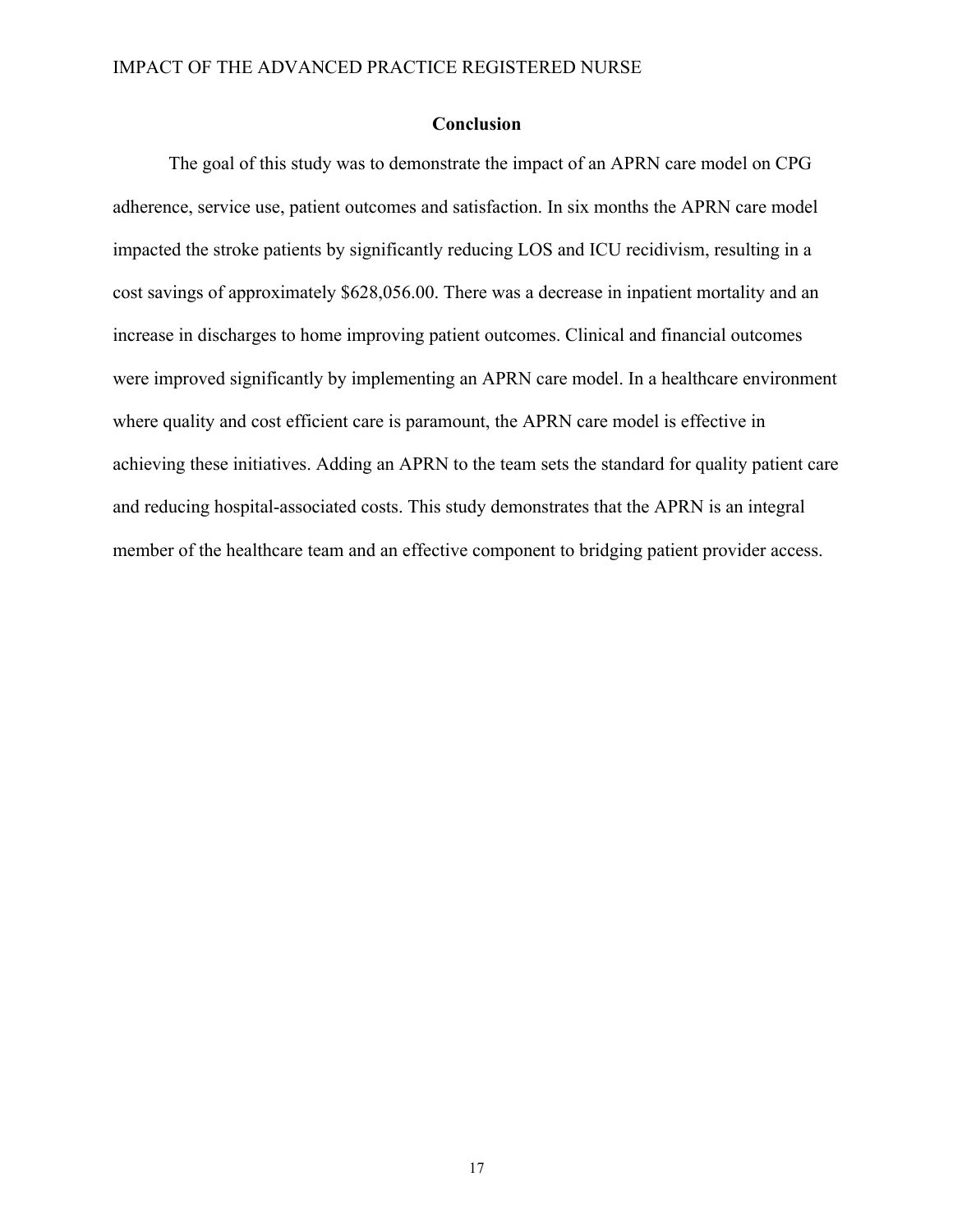#### References

- Collins, N., Miller, R., Kapu, A., Martin, R., Morton, M., Forrester, M., ... Wilkinson, L. (2014, January 6). Outcomes of adding acute care nurse practitioners to a Level I trauma service with the goal of decreased length of stay and improved physician and nursing satisfaction. *Journal of Trauma Acute Care Surgery* , *76*(2), 353-357. http://dx.doi.org/10.1097/TA.0000000000000097
- Cowen, M., Shapiro, M., & Hays, R. (2006). The effect of a multidisciplinary hospitalist/physician and advanced practice nurse collaboration on hospital costs. *Journal of Nursing Administration* , *36*(), 79-85.
- David, D., Britting, L., & Dalton, J. (2015). Cardiac Acute Care Nurse Practitioner and 30-Day Readmission. *The Journal of Cardiovascular Nursing*, *30*(3), 248-255. http://dx.doi.org/10.1097/JCN.0000000000000147
- Gallegos, A. (2014). Medical Experts Say Physician Shortage Goes Beyond Primary Care. Retrieved from

https://www.aamc.org/newsroom/reporter/february2014/370350/physician-shortage.html

- Gracias, V., Sicoutris, C., Stawicki, S., Meredith, D., Horan, A., Gupta, R., ... Schwab, W. (2008, February 19). Critical Care Nurse Practitioners Improve Compliance with Clinical Practice Guidelines in "Semiclosed" Surgical Intensive Care Unit. *Journal of Nursing Care Quality*, *23*(4), 338-344.
- Joint Commission. (2016). Specifications Manual for Joint Commission National Quality Measures. Retrieved from

https://manual.jointcommission.org/releases/TJC2016A/index.html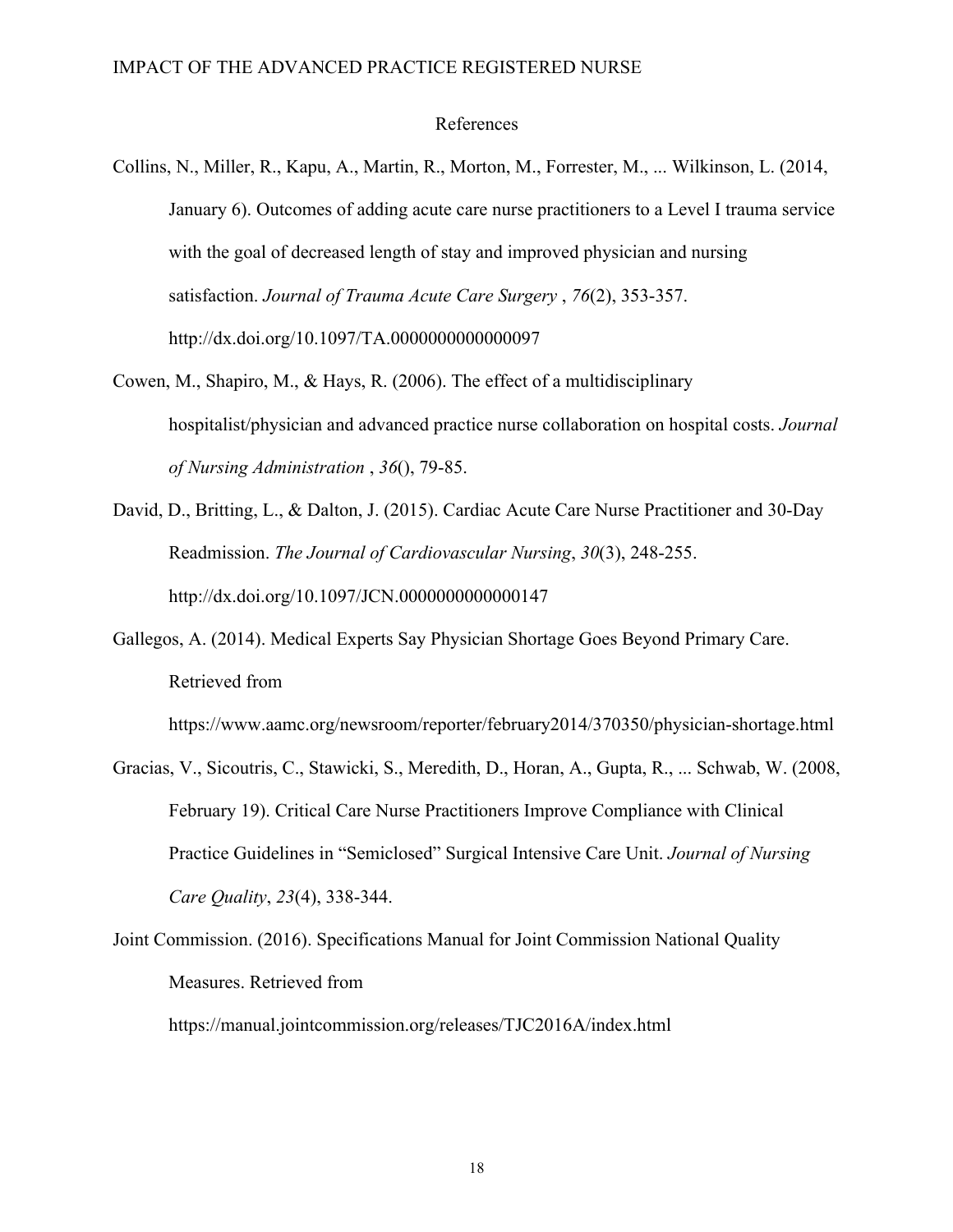- Kapu, A. N., & Kleinpell, R. (2013, June). Developing nurse practitioner associated metrics for outcomes assessment. *Journal of the American Association of Nurse Practitioners*, *25*(6), 289-296. http://dx.doi.org/10.1111/1745-7599.12001
- Kapu, A. N., Kleinpell, R., & Pilon, B. (2014, February). Quality and Financial Impact of Adding Nurse Practitioners to Inpatient Care Teams. *The Journal of Nursing Administration*, *44*(2), 87-96. http://dx.doi.org/10.1097/NNA.0000000000000031
- Kim, S., Hwang, S., Hwan Oh, E., & Kyu Kang, J. (2013). Determinants of the Length of Stay in Stroke Patients. Retrieved from http://www.ncbi.nlm.nih.gov/pmc/articles/PMC3922104/
- McDonnell, A., Goodwin, E., Kennedy, F., Hawley, K., Gerrish, K., & Smith, C. (2014, September 8). An evaluation of the implementation of Advanced Nurse Practitioner (ANP) roles in an acute hospital setting. *Journal of Advanced Nursing*, *71*(4), 789-799. http://dx.doi.org/10.1111/jan.12558
- Meier, D. (2011, September). Increased Access to Palliative Care and Hospice Services: Opportunities to Improve Value in Health Care. *The Milbank Quarterly* , *89*(3), 343-380. http://dx.doi.org/10.1111/j.1468-0009.2011.00632.x
- Meyer, S., & Miers, L. (2005). Effect of cardiovascular surgeon and acute care nurse practitioner collaboration on postoperative outcomes. *AACN Clinical Issues*, *16*(), 149-158.
- Morris, D., Riley, P., Rohrback, J., Telford, G., Kim, P., & Sims, C. (2012, April 2). The influence of unit-based nurse practitioners on hospital outcomes and readmission rates for patients with trauma. *Journal of Trauma and Acute Care Surgery*, *73*(2), 474-478. http://dx.doi.org/10.1097/TA.0b013e31825882bb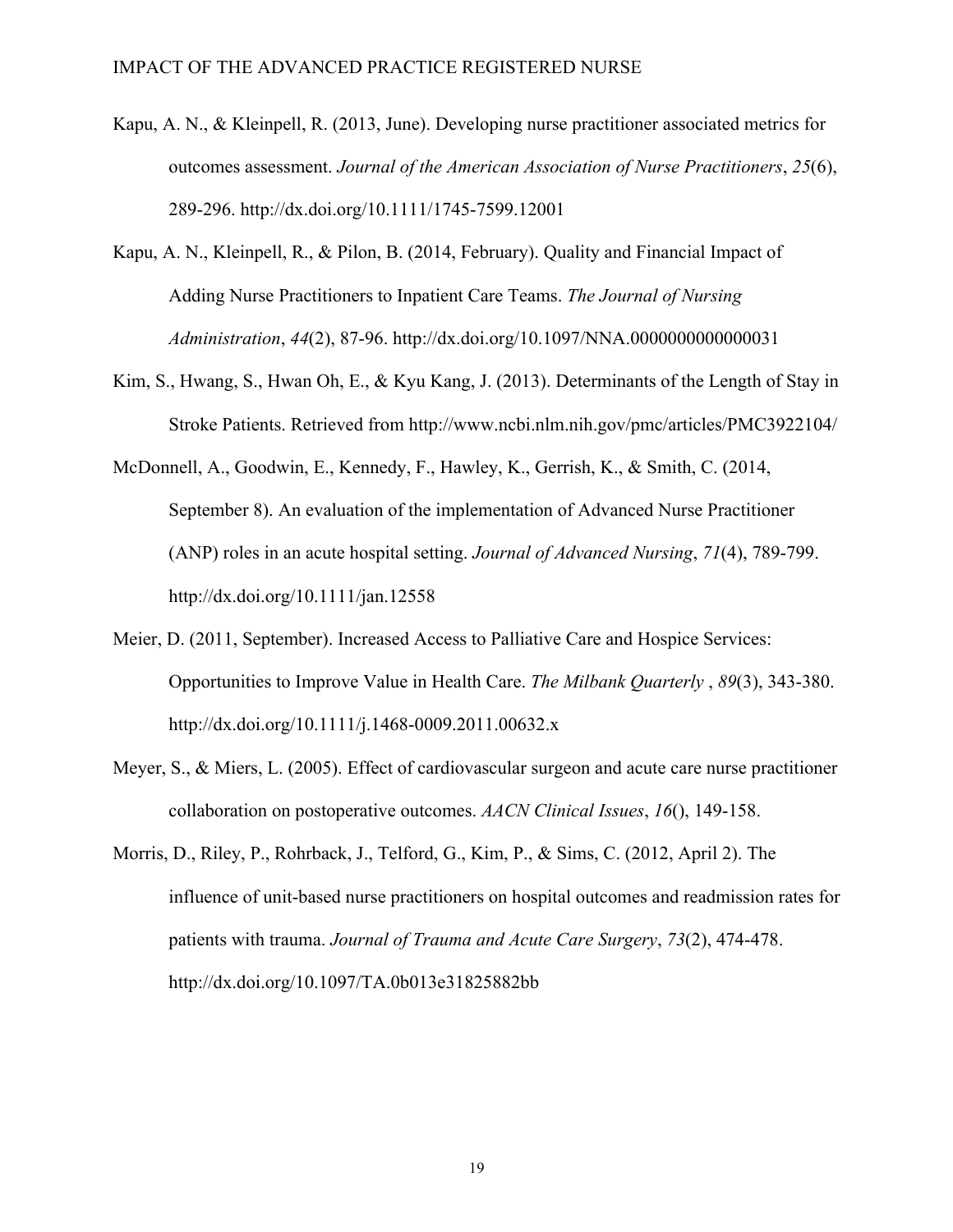- Oliver, G., Pennington, L., Revelle, S., & Rantz, M. (2014, November–December). Impact of nurse practitioners on health outcomes of Medicare and Medicaid patients. *Nursing Outlook*, *62*(6), 440-447. http://dx.doi.org/10.1016/j.outlook.2014.07.004
- Russell, D., VorderBruegge, M., & Burns, S. M. (2002, July). Effects of an Outcomes-Managed Approach to Care of Neuroscience Patients by Acute Care Nurse Practitioners . *American Journal of Critical Care*, *11*(4), 353-362. Retrieved from http://ajcc.aacnjournals.org/content/11/4/353.full.pdf+html
- Russell, J. (2012). "She's Out of the ICU Now." "That's a relief, isn't it?": The growing problem of ICU Recidivism. *American Journal of Respiratory and Critical Care Medicine*, *185*(), 906-908. http://dx.doi.org/10.1164/rccm.201201-0152ED
- Stanik-Hutt, J., Newhouse, R. P., White, K. M., Johantgen, M., Bass, E. B., Zangaro, G., ... Heindel, Jonathan P.. Weiner, L. (2013, September). The Quality and Effectiveness of Care Provided by Nurse Practitioners. *The Journal for Nurse Practitioners*, *9*(8), 492- 500.
- The Kaiser Family Foundation . (2015). Hospital Adjusted Expenses per Inpatient Day by Ownership. Retrieved from http://kff.org/other/state-indicator/expenses-per-inpatientday-by-

ownership/?currentTimeframe=0&sortModel=%7B%22colId%22:%22Location%22,%22 sort%22:%22asc%22%7D

The National Organization of Nurse Practitioner Faculties. (2013). *INDEPENDENT PRACTICE & THE CERTIFIED NURSE PRACTITIONER* [White Paper]. Retrieved from NONPF Statements of Relevance to NP Education, Practice, Research, & Policy: http://www.nonpf.org/?page=83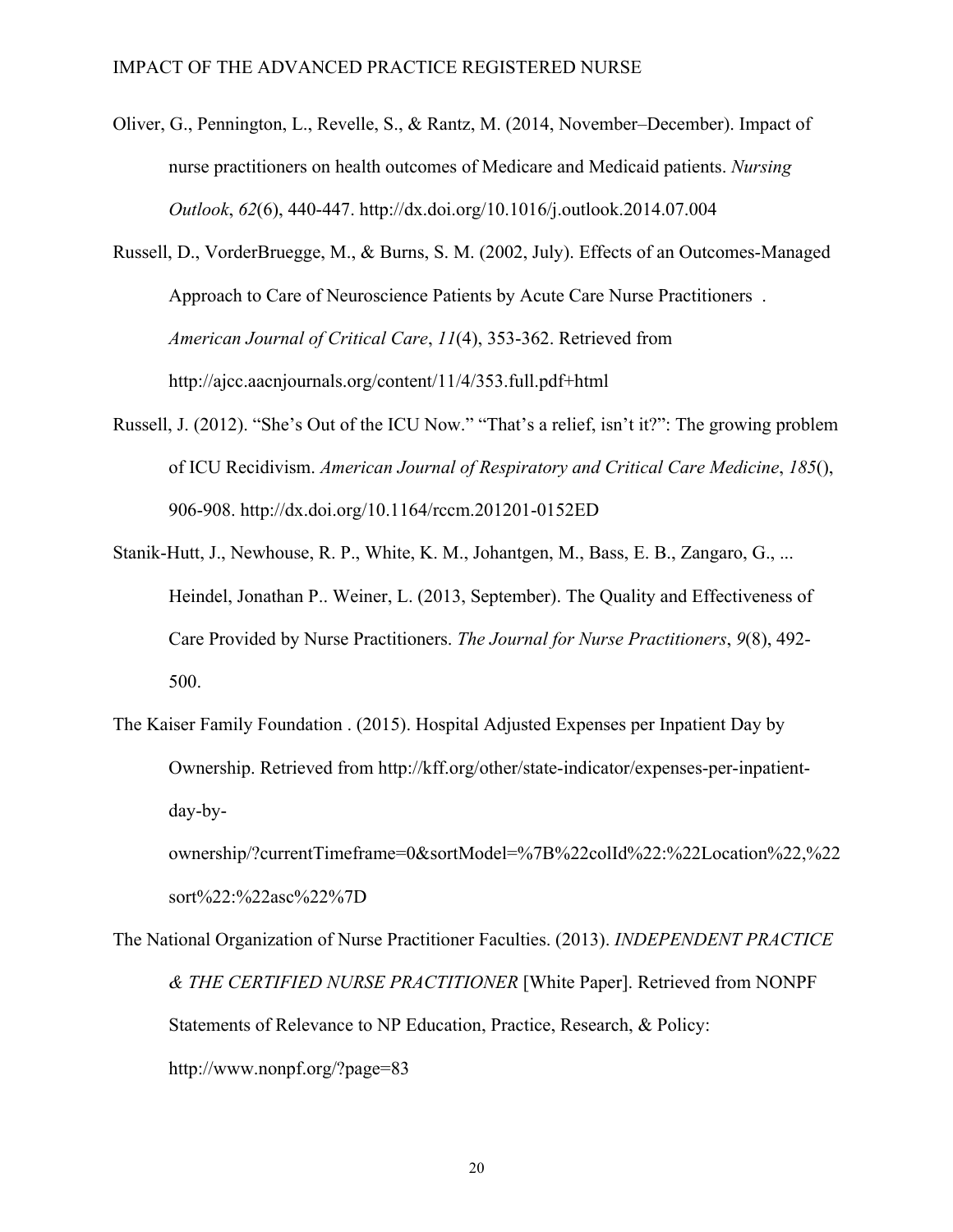### Table 1

### *Inclusion Criteria of Stroke ICD-9 Codes*

| $ICD-9$      | <b>Diagnosis Definition</b>                                         |
|--------------|---------------------------------------------------------------------|
| <b>Codes</b> |                                                                     |
| 430          | Subarachnoid hemorrhage                                             |
| 431          | Intracerebral hemorrhage                                            |
| 433.11       | Carotid artery occlusion with stroke                                |
| 433.21       | Occlusion and stenosis of vertebral artery with cerebral infarction |
| 434.01       | Cerebral thrombosis with cerebral infarction                        |
| 434.11       | Cerebral embolism with cerebral infarct                             |
| 434.91       | Unspecified cerebral artery occlusion                               |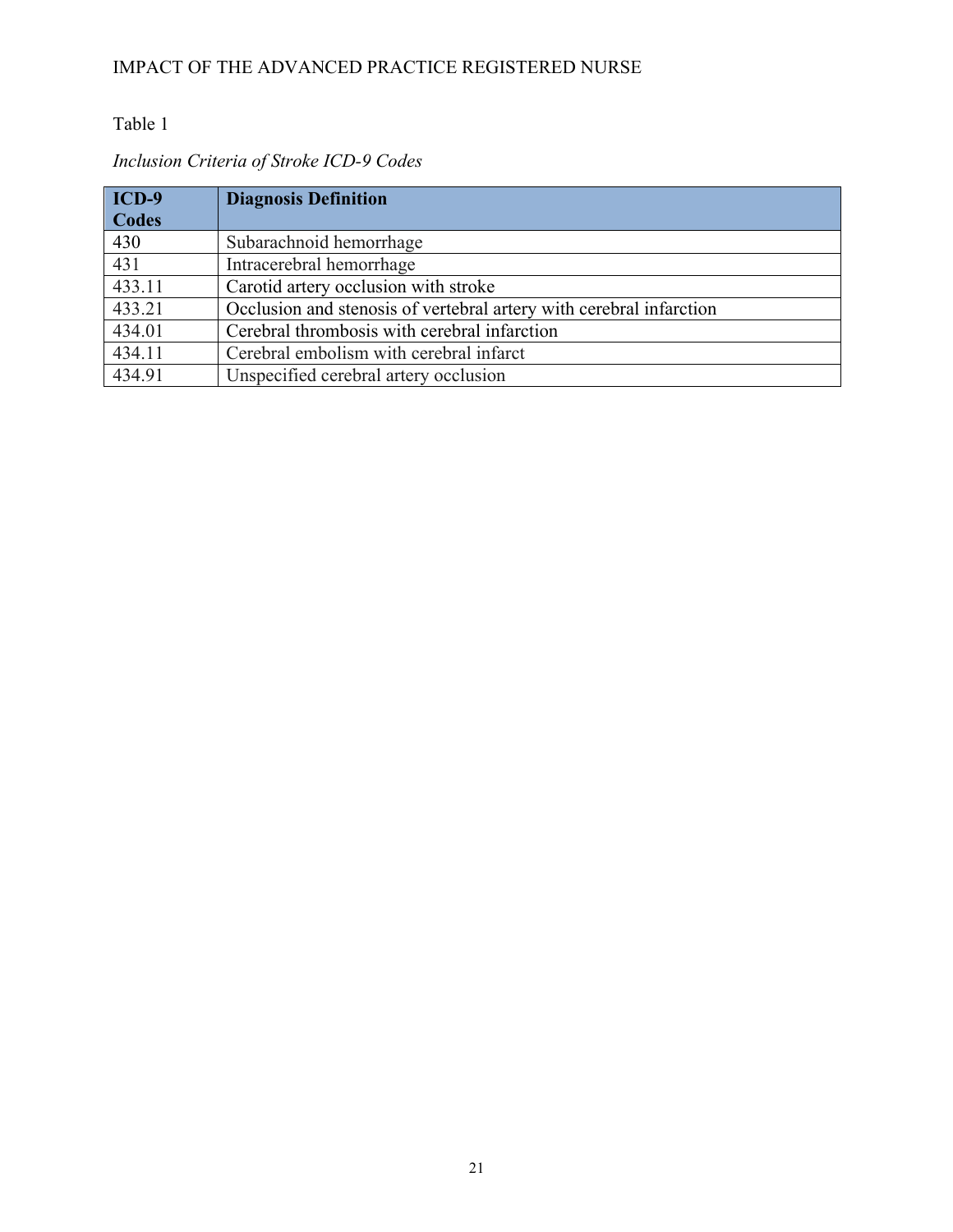### Table 2

# *List of Variables per Category*

| Category     | Variables/Measures                                                                        |
|--------------|-------------------------------------------------------------------------------------------|
|              | <b>Demographic Variables</b>                                                              |
| Age          | Age of participants in years                                                              |
| Ethnicity    | African American/Black, Caucasian/White, Other                                            |
| Co-morbidity | CHF, COPD, HTN, DM, HLD, CAD                                                              |
| <b>Sex</b>   | Male, Female                                                                              |
|              | <b>Outcome Variables</b>                                                                  |
| <b>CPG</b>   | STK1: Venous Thromboembolism (VTE) prophylaxis                                            |
| Adherence    | STK2: Discharged on antithrombotic                                                        |
|              | STK3: Discharged on anticoagulant for Atrial fibrillation (AFIB)                          |
|              | STK 4: Tissue Plasminogen Activator (TPA)                                                 |
|              | STK5: Antithrombotic by the end of day 2                                                  |
|              | STK 6: Discharged on statin                                                               |
|              | <b>STK 8: Handoff Education</b>                                                           |
|              | STK 10: Rehab Evaluation                                                                  |
| Service use  | Length of stay; recidivism to the ICU; readmission (7 and 30 day)                         |
| Patient      | Discharge Disposition-Home/home health, Skilled nursing facility/rehab,                   |
| Outcomes     | decreased, hospice, other                                                                 |
|              | <b>Satisfaction Variables</b>                                                             |
| Patient      | Hospital Consumer Assessment of Healthcare Providers and Systems                          |
| Satisfaction | (HCAHPS) survey -32 item questionnaire-refer to Appendix for a copy of the                |
|              | questions asked in the survey                                                             |
|              | Notes: Clinical Practice Guideline (CPG), National stroke measure (STK), Congestive Heart |
|              | Failure (CHF), Chronic obstructive pulmonary disease (COPD), Hypertension (HTN), Diabetes |
|              | Mellitus (DM), Hyperlipidemia (HLD), Coronary Artery Disease (CAD)                        |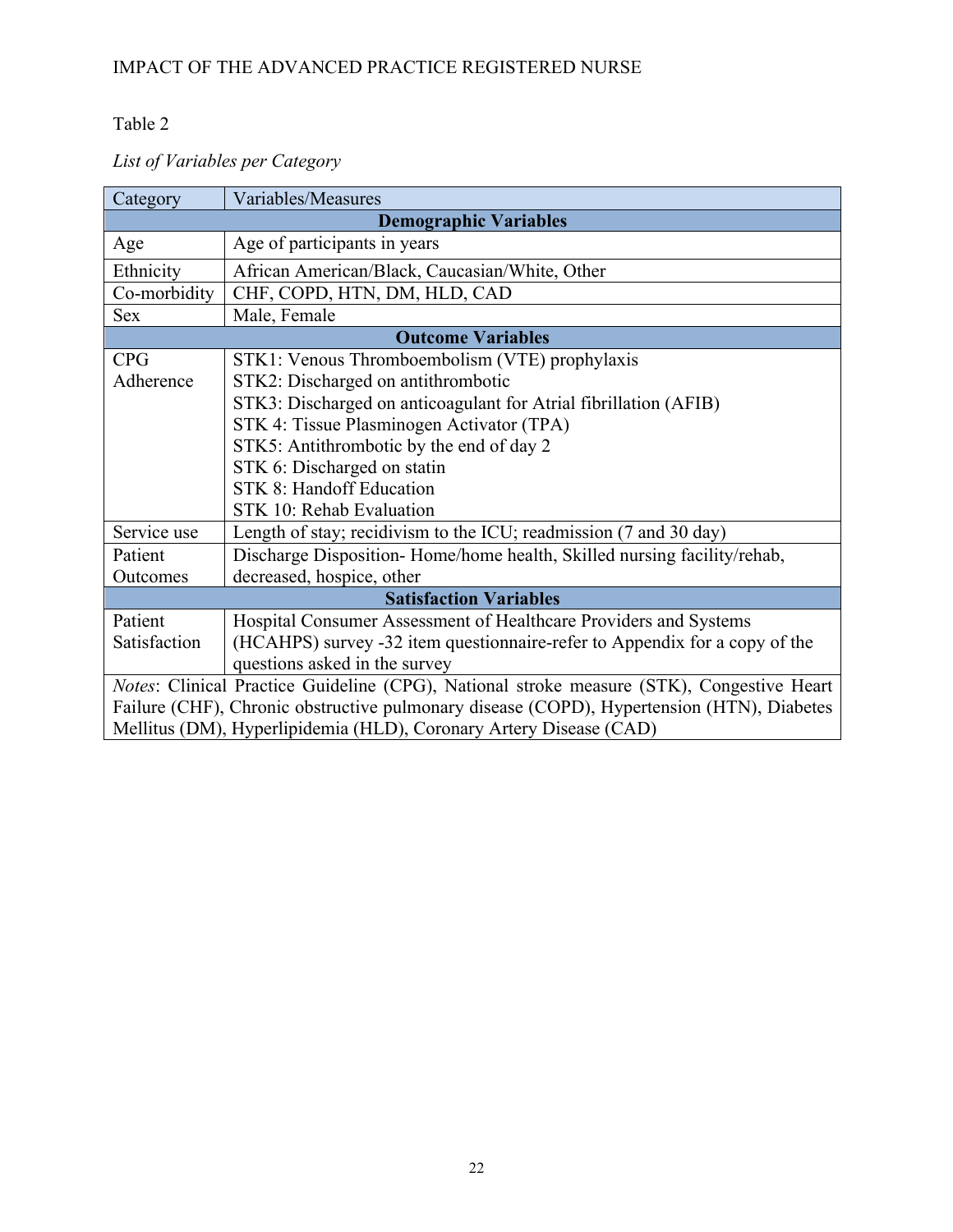### Table 3

# *Demographic Characteristics by Group*

|                                              |                     | <b>APRN Care model Recipient</b> |                  |
|----------------------------------------------|---------------------|----------------------------------|------------------|
|                                              | <i>No (n = 145)</i> | <i>Yes (n = 202)</i>             | $\boldsymbol{P}$ |
| <b>Characteristic</b>                        | $n(\%)$             | $n(\%)$                          |                  |
| Age, years Mean (SD)                         | 68 (14.5)           | 68 (16.9)                        | .89              |
| <b>Sex</b>                                   |                     |                                  |                  |
| <b>Male</b>                                  | 62(42.8%)           | 97 (48.0%)                       | .33              |
| <b>Female</b>                                | 83 (57.2%)          | $105(52.0\%)$                    |                  |
| Race                                         |                     |                                  |                  |
| <b>African American</b>                      | $12(8.3\%)$         | $16(7.9\%)$                      | .27              |
| <b>Caucasian</b>                             | 131 (90.3%)         | $177(87.6\%)$                    |                  |
| Other                                        | $2(1.4\%)$          | $9(4.5\%)$                       |                  |
|                                              |                     |                                  |                  |
| <b>Diagnosis</b>                             |                     |                                  |                  |
| Subarachnoid hemorrhage                      | 25(17.2%)           | $19(9.4\%)$                      | .10              |
| Intracerebral hemorrhage                     | 21 (14.5%)          | 32 (15.8%)                       |                  |
| Carotid artery occlusion with stroke         | 11 $((7.6\%)$       | $10(5.0\%)$                      |                  |
| Occlusion and stenosis of vertebral artery   | $1(0.7\%)$          | $1(0.5\%)$                       |                  |
| with cerebral infarction                     |                     |                                  |                  |
| Cerebral thrombosis with cerebral infarction | $6(4.1\%)$          | $4(2.0\%)$                       |                  |
| Cerebral embolism with cerebral infarct      | $16(11.0\%)$        | 18 (8.9%)                        |                  |
| Unspecified cerebral artery occlusion        | 65 (44.8%)          | 118 (58.4%)                      |                  |
| <b>Notes: Standard deviation (SD)</b>        |                     |                                  |                  |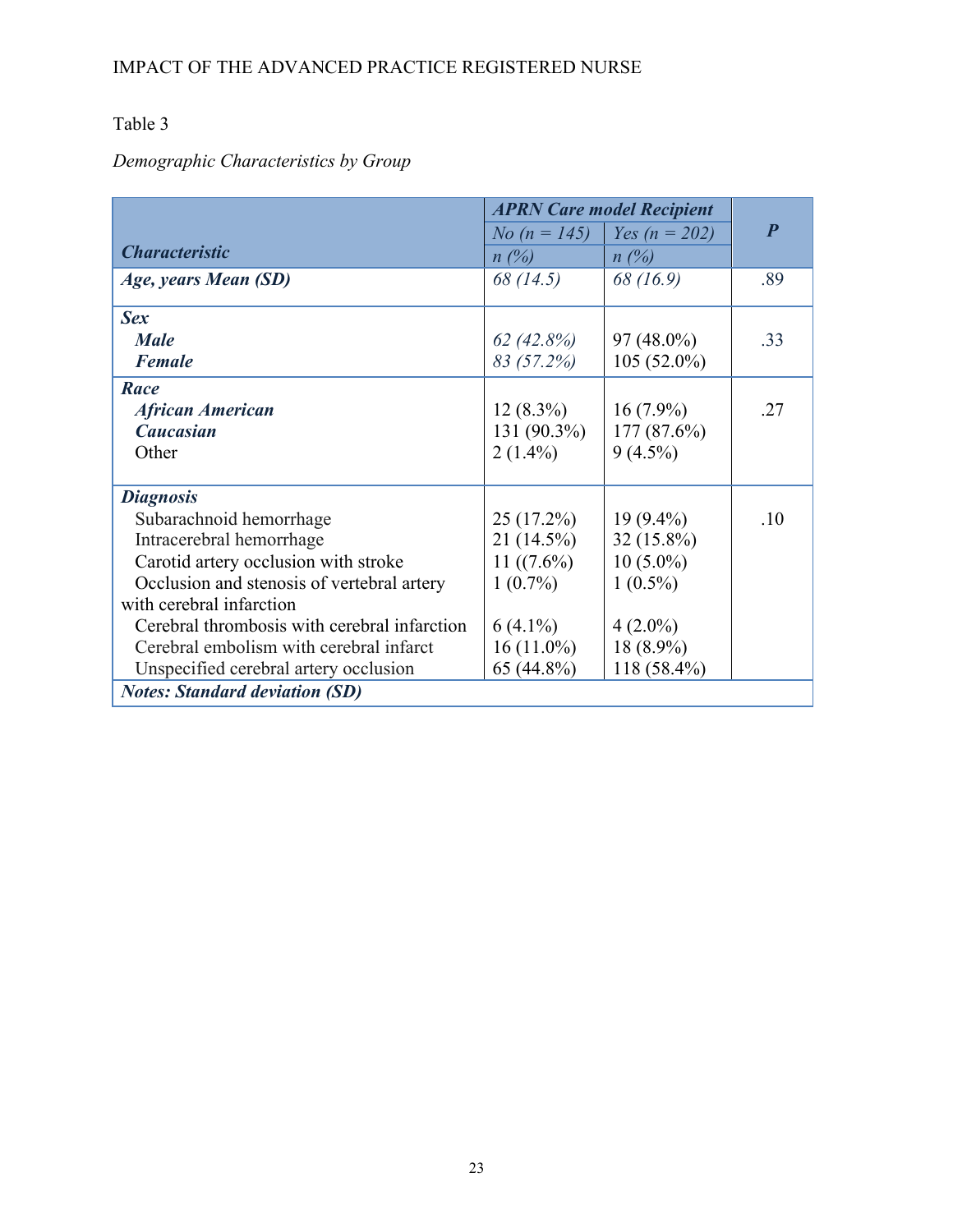### Table 4

|                                                                                           | <b>APRN Care model Recipient</b> |                                              |                |
|-------------------------------------------------------------------------------------------|----------------------------------|----------------------------------------------|----------------|
|                                                                                           | No $(n = 145)$                   | Yes ( $n = 202$ )                            |                |
| <b>Individual Comorbidity</b>                                                             | n(%)                             | $n(\%)$                                      | $\overline{P}$ |
| <b>Congestive Heart Failure</b>                                                           |                                  |                                              |                |
| Yes                                                                                       | $4(2.8\%)$                       | 14 $(6.9\%$                                  | .08            |
| N <sub>O</sub>                                                                            | 141 (97.2%)                      | 188 (93.1%)                                  |                |
| <b>COPD</b>                                                                               |                                  |                                              |                |
| Yes                                                                                       | $20(13.8\%)$                     | $27(13.4\%)$                                 | .90            |
| N <sub>o</sub>                                                                            | 125 (86.2%)                      | 175 (86.6%)                                  |                |
| <b>HTN</b>                                                                                |                                  |                                              |                |
| Yes                                                                                       | 111 $(76.6\%)$                   | 132 (65.3%)                                  | .02            |
| No                                                                                        | 34 (23.4%)                       | 70 (34.7%)                                   |                |
| DM                                                                                        |                                  |                                              |                |
| Yes                                                                                       | 38 (26.3%)                       | 59 (29.2%)                                   | .54            |
| No                                                                                        | $107(73.8\%)$                    | 143 (70.8%)                                  |                |
| CAD                                                                                       |                                  |                                              |                |
| Yes                                                                                       | 28 (19.3%)                       | 62 (30.7%)                                   | .01            |
| N <sub>o</sub>                                                                            | 117 (80.7%)                      | 140 (69.3%)                                  |                |
| <b>HLD</b>                                                                                |                                  |                                              |                |
| Yes                                                                                       | 86 (59.3%)                       | $112(55.4\%)$                                | .47            |
| N <sub>o</sub>                                                                            | 59 (40.7%)                       | 90 (44.6%)                                   |                |
| Comorbidity Burden, (sum of                                                               | n(%)                             | n(%)                                         | $\overline{P}$ |
| individual comorbidities)                                                                 |                                  |                                              |                |
| $\theta$                                                                                  | $18(12.4\%)$                     | $26(12.9\%)$                                 |                |
| 1                                                                                         | 29 (20.0%)                       | 48 (23.8%)                                   | .82            |
| $\overline{2}$                                                                            | 50 (34.5%)                       | $61(30.2\%)$                                 |                |
| 3                                                                                         | $37(25.5\%)$                     | 41 $(20.3\%)$                                |                |
| $\overline{4}$                                                                            | $8(5.5\%)$                       | $19(9.4\%)$                                  |                |
| 5                                                                                         | $3(2.1\%)$                       | $5(2.5\%)$                                   |                |
| 6                                                                                         | $0(0\%)$                         | $2(1.0\%)$                                   |                |
| Notes: Clinical Practice Guideline (CPG), National stroke measure (STK), Congestive Heart |                                  | $\overline{u}$ $\overline{u}$ $\overline{u}$ |                |

### *Individual Comorbidities and Comorbidity Burden*

*Failure (CHF), Chronic obstructive pulmonary disease (COPD), Hypertension (HTN), Diabetes Mellitus (DM), Hyperlipidemia (HLD), Coronary Artery Disease (CAD)*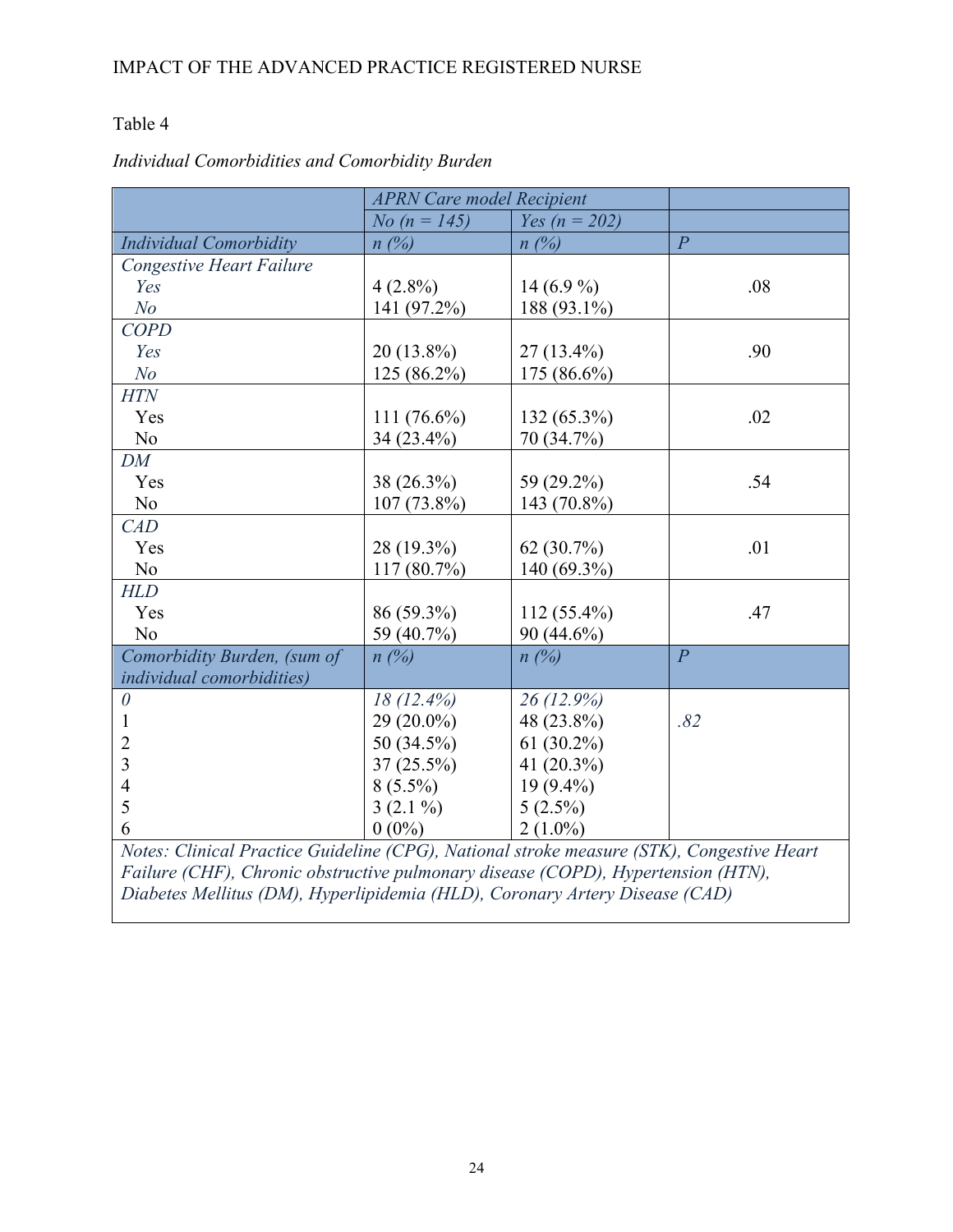# Table 5

|                    |                          | <b>APRN Care model Recipient</b>                                                       |                |
|--------------------|--------------------------|----------------------------------------------------------------------------------------|----------------|
| <b>Service Use</b> | No $(n=145)$             | Yes $(n=202)$                                                                          | P              |
| LOS, Median # of   | 5 days $(3-8)$           | 3 days (2-5.25)                                                                        | < 0.01         |
| days $(IQR)$       |                          |                                                                                        |                |
|                    | No $(n=145)$             | Yes $(n=202)$                                                                          | $\overline{P}$ |
| <b>Service Use</b> | $n\frac{\gamma}{\delta}$ | $n\frac{\gamma}{\theta}$                                                               |                |
| Recidivism to ICU  |                          |                                                                                        |                |
| during admission   |                          |                                                                                        |                |
| Yes                | $8(5.5\%)$               | $2(1.0\%)$                                                                             | .01            |
| N <sub>0</sub>     | 137 (94.5%)              | 200 (99.0%)                                                                            |                |
| Readmission 7-day  |                          |                                                                                        |                |
| Yes                | $6(5.0\%)$               | $10(6.0\%)$                                                                            | .64            |
| N <sub>0</sub>     | $124(95.0\%)$            | 162 (94.0%)                                                                            |                |
| Readmission 30-day |                          |                                                                                        |                |
| Yes                | $18(14.0\%)$             | 24 (14.0%)                                                                             | > 99           |
| N <sub>0</sub>     | $112(86.0\%)$            | 148 (86.0%)                                                                            |                |
|                    |                          | <i>Notes:</i> Length of stay (LOS), Standard Deviation (SD), Intensive care unit (ICU) |                |

# *Comparison of service use before and after implementation of an APRN*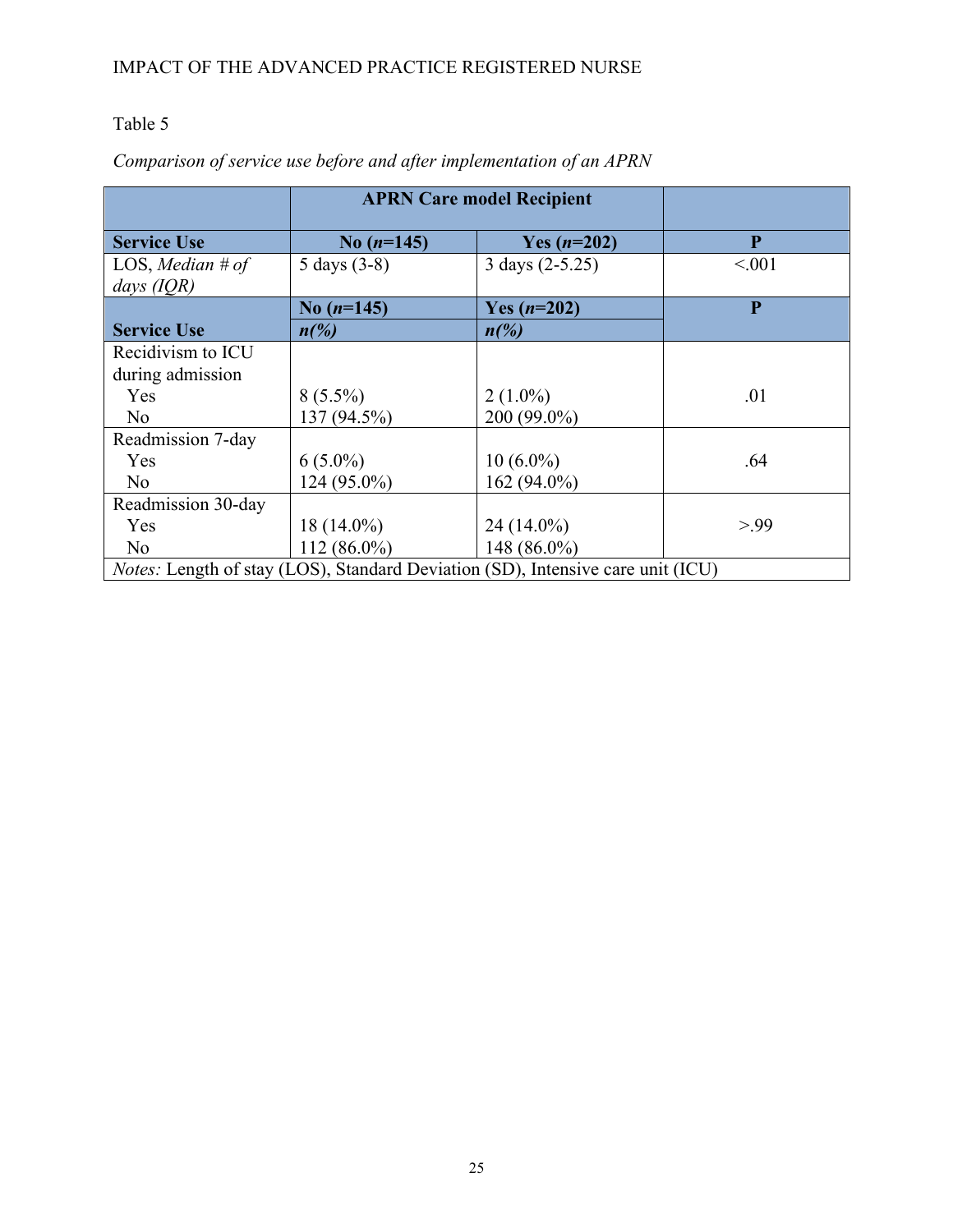

*Figure 1.* Comparison of patient outcomes before and after implementation of an APRN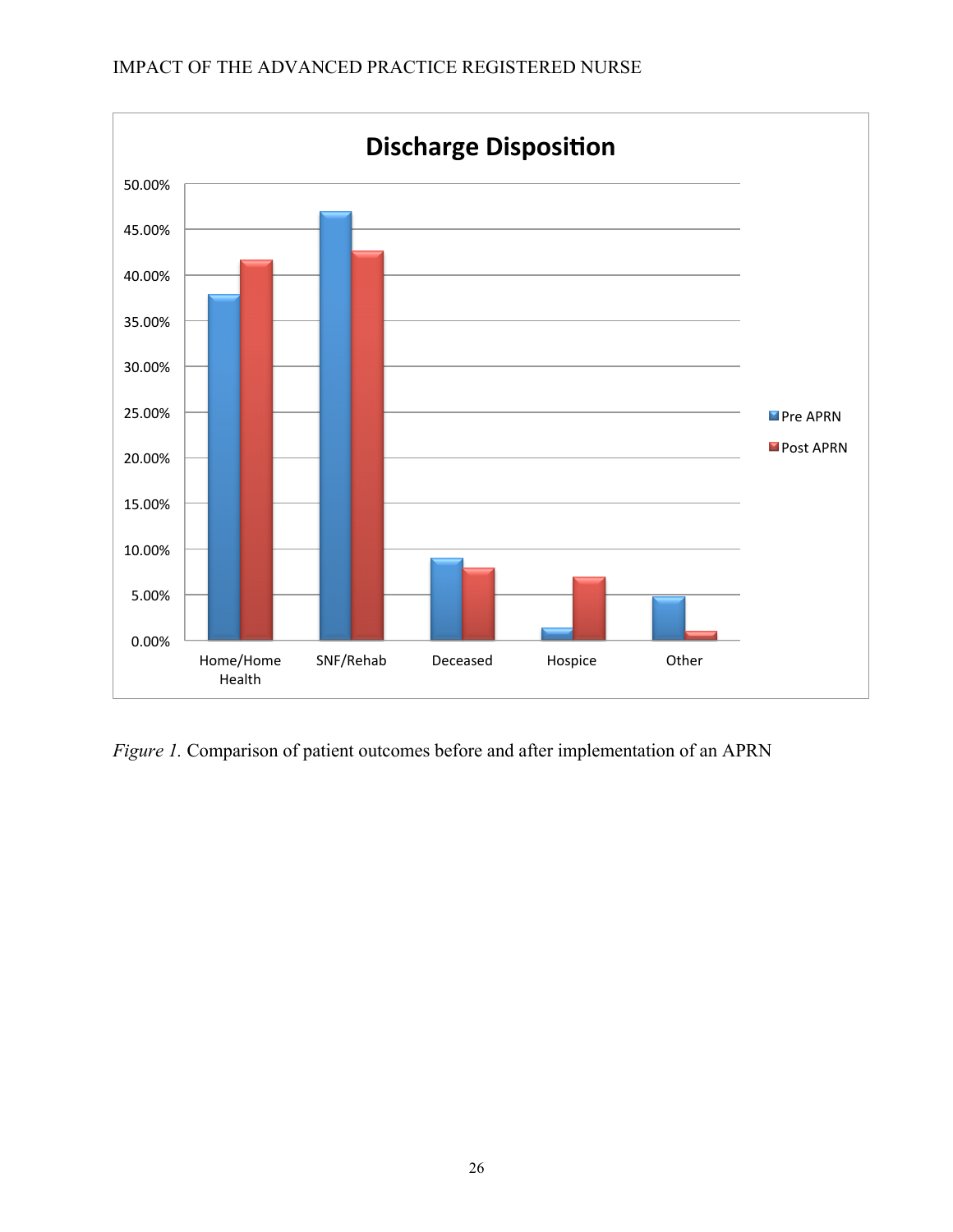Appendix

Hospital Consumer Assessment of Healthcare Providers and Systems (HCAHPS) sample survey

| • You should only fill out this survey if you were the patient during the hospital stay named in the cover<br>letter. Do not fill out this survey if you were not the patient.<br>• Answer all the questions by checking the box to the left of your answer.<br>• You are sometimes told to skip over some questions in this survey. When this happens you will see an<br>arrow with a note that tells you what question to answer next, like this: | <b>HCAHPS Survey</b><br><b>SURVEY INSTRUCTIONS</b>                        |  |
|-----------------------------------------------------------------------------------------------------------------------------------------------------------------------------------------------------------------------------------------------------------------------------------------------------------------------------------------------------------------------------------------------------------------------------------------------------|---------------------------------------------------------------------------|--|
| $\forall$ Yes<br>$\Box$<br>☑<br>$\forall$ No $\rightarrow$ $\forall$ If No, Go to Question 1<br>You may notice a number on the survey. This number is used to let us know if you returned your<br>survey so we don't have to send you reminders.<br>Please note: Questions 1-25 in this survey are part of a national initiative to measure the quality of<br>care in hospitals. OMB #0938-0981                                                     |                                                                           |  |
| Please answer the questions in this<br>survey about your stay at the hospital                                                                                                                                                                                                                                                                                                                                                                       |                                                                           |  |
| named on the cover letter. Do not include                                                                                                                                                                                                                                                                                                                                                                                                           | 3. During this hospital stay, how<br>often did nurses explain things in a |  |
| any other hospital stays in your answers.<br>YOUR CARE FROM NURSES                                                                                                                                                                                                                                                                                                                                                                                  | way you could understand?                                                 |  |
|                                                                                                                                                                                                                                                                                                                                                                                                                                                     | 1□ Never                                                                  |  |
| 1. During this hospital stay, how often did                                                                                                                                                                                                                                                                                                                                                                                                         | 2 <sup>D</sup> Sometimes                                                  |  |
| nurses treat you with courtesy and<br>respect?                                                                                                                                                                                                                                                                                                                                                                                                      | 3 <sup>D</sup> Usually                                                    |  |
| 1 <sup>D</sup> Never                                                                                                                                                                                                                                                                                                                                                                                                                                | 4 <sup>D</sup> Always                                                     |  |
| $2\square$<br>Sometimes                                                                                                                                                                                                                                                                                                                                                                                                                             | 4. During this hospital stay, after                                       |  |
| $3\square$<br>Usually                                                                                                                                                                                                                                                                                                                                                                                                                               | you pressed the call button, how                                          |  |
| Always<br>4⊡                                                                                                                                                                                                                                                                                                                                                                                                                                        | often did you get help as soon as                                         |  |
|                                                                                                                                                                                                                                                                                                                                                                                                                                                     | you wanted it?                                                            |  |
| 2. During this hospital stay, how often did                                                                                                                                                                                                                                                                                                                                                                                                         | 10 Never                                                                  |  |
| nurses listen carefully to you?<br>$1\square$<br>Never                                                                                                                                                                                                                                                                                                                                                                                              | 2 <sup>D</sup> Sometimes                                                  |  |
| 2□<br>Sometimes                                                                                                                                                                                                                                                                                                                                                                                                                                     | 3 <sup>D</sup> Usually                                                    |  |
| Usually<br>3□                                                                                                                                                                                                                                                                                                                                                                                                                                       | 4 <sup>D</sup> Always                                                     |  |
| 4⊟<br>Always                                                                                                                                                                                                                                                                                                                                                                                                                                        | $9\square$<br>I never pressed the call                                    |  |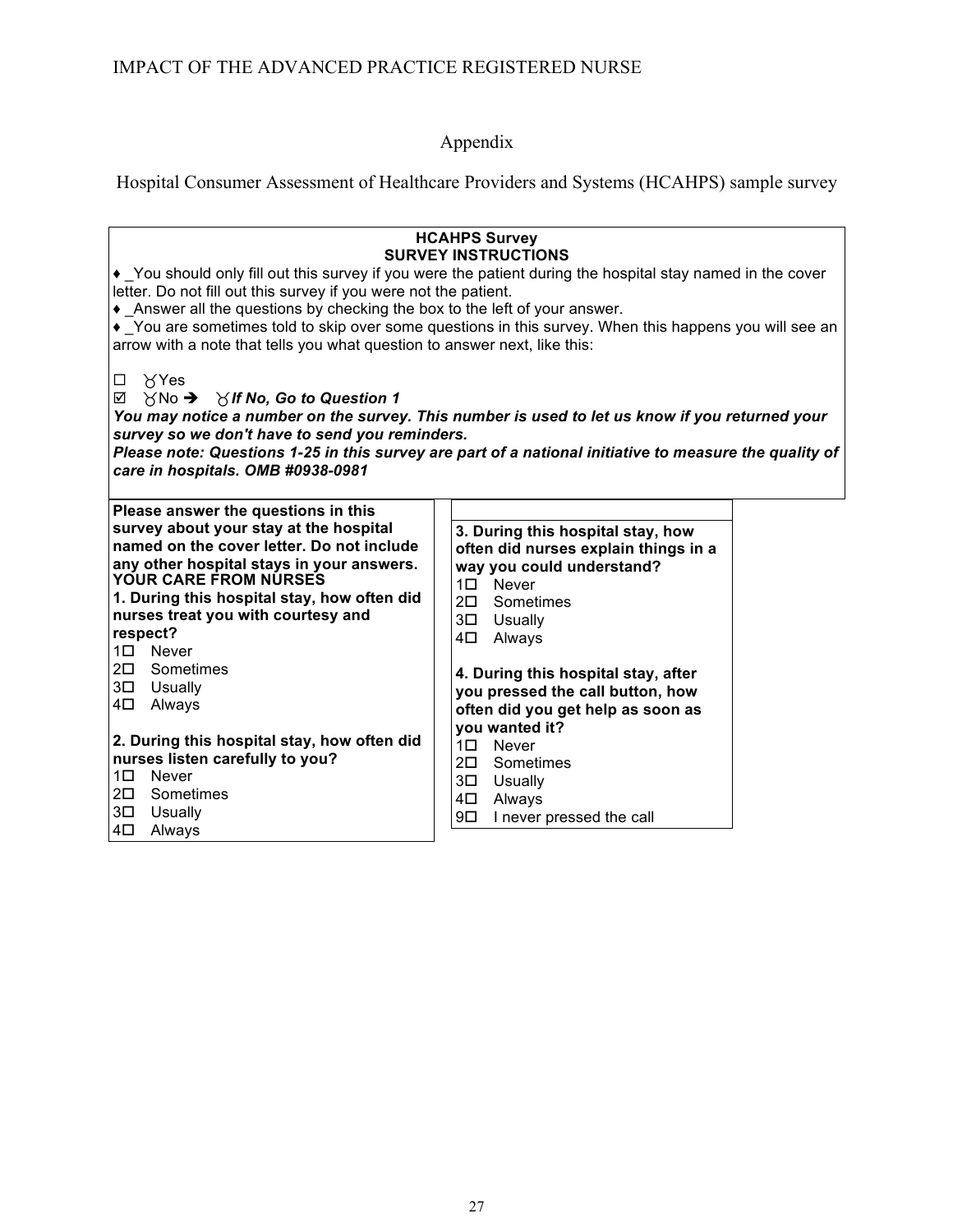| <b>YOUR CARE FROM DOCTORS</b>               | 4⊡<br>Always                                          |
|---------------------------------------------|-------------------------------------------------------|
| 5. During this hospital stay, how often did |                                                       |
| doctors treat you with courtesy and         | <b>YOUR EXPERIENCES IN THIS HOSPITAL</b>              |
| respect?                                    | 10. During this hospital stay, did you need help      |
| 1 <sup>D</sup> Never                        | from nurses or other hospital staff in getting to     |
| 2 <sup>D</sup> Sometimes                    | the bathroom or in using a bedpan?                    |
| 3 <sup>D</sup> Usually                      | 1 <sup>D</sup> Yes                                    |
| 4 <sup>D</sup> Always                       | 2□ No→ Yif No, Go to Question 12                      |
|                                             |                                                       |
| 6. During this hospital stay, how often did | 11. How often did you get help in getting to the      |
| doctors listen carefully to you?            | bathroom or in using a bedpan as soon as you          |
| $1\square$<br>Never                         | wanted?                                               |
| Sometimes<br>$2\square$                     | $1\square$ Never                                      |
| 3 <sup>D</sup> Usually                      | 2 <sup>D</sup> Sometimes                              |
| Always<br>4□                                | 3 <sup>D</sup> Usually                                |
|                                             | 4□<br>Always                                          |
| 7. During this hospital stay, how often did |                                                       |
| doctors explain things in a way you could   | 12. During this hospital stay, did you need           |
| understand?                                 | medicine for pain?                                    |
| $1\square$ Never                            | $1\square$ Yes                                        |
| 2 <sup>D</sup> Sometimes                    | 20 No $\rightarrow$ $\times$ If No, Go to Question 15 |
| 3 <sup>D</sup> Usually                      |                                                       |
| 4⊟<br>Always                                | 13. During this hospital stay, how often was          |
|                                             | your pain well controlled?                            |
| THE HOSPITAL ENVIRONMENT                    | $1\square$ Never                                      |
| 8. During this hospital stay, how often     | 2 <sup>D</sup> Sometimes                              |
| were your room and bathroom kept clean?     | 3 <sup>D</sup> Usually                                |
| 1□ Never                                    | 4 <sup>D</sup> Always                                 |
| 2 <sup>D</sup> Sometimes                    |                                                       |
| 3 <sup>D</sup> Usually                      | 14. During this hospital stay, how often did the      |
| 4 <sup>D</sup> Always                       | hospital staff do everything they could to help       |
| 9. During this hospital stay, how often was | you with your pain?                                   |
| the area around your room quiet at night?   | 1 <sup>D</sup> Never                                  |
| $1\square$<br>Never                         | 2 <sup>D</sup> Sometimes                              |
| $2\square$<br>Sometimes                     | 3 <sup>D</sup> Usually                                |
| 3□<br>Usually                               | 4⊟<br>Always                                          |
|                                             |                                                       |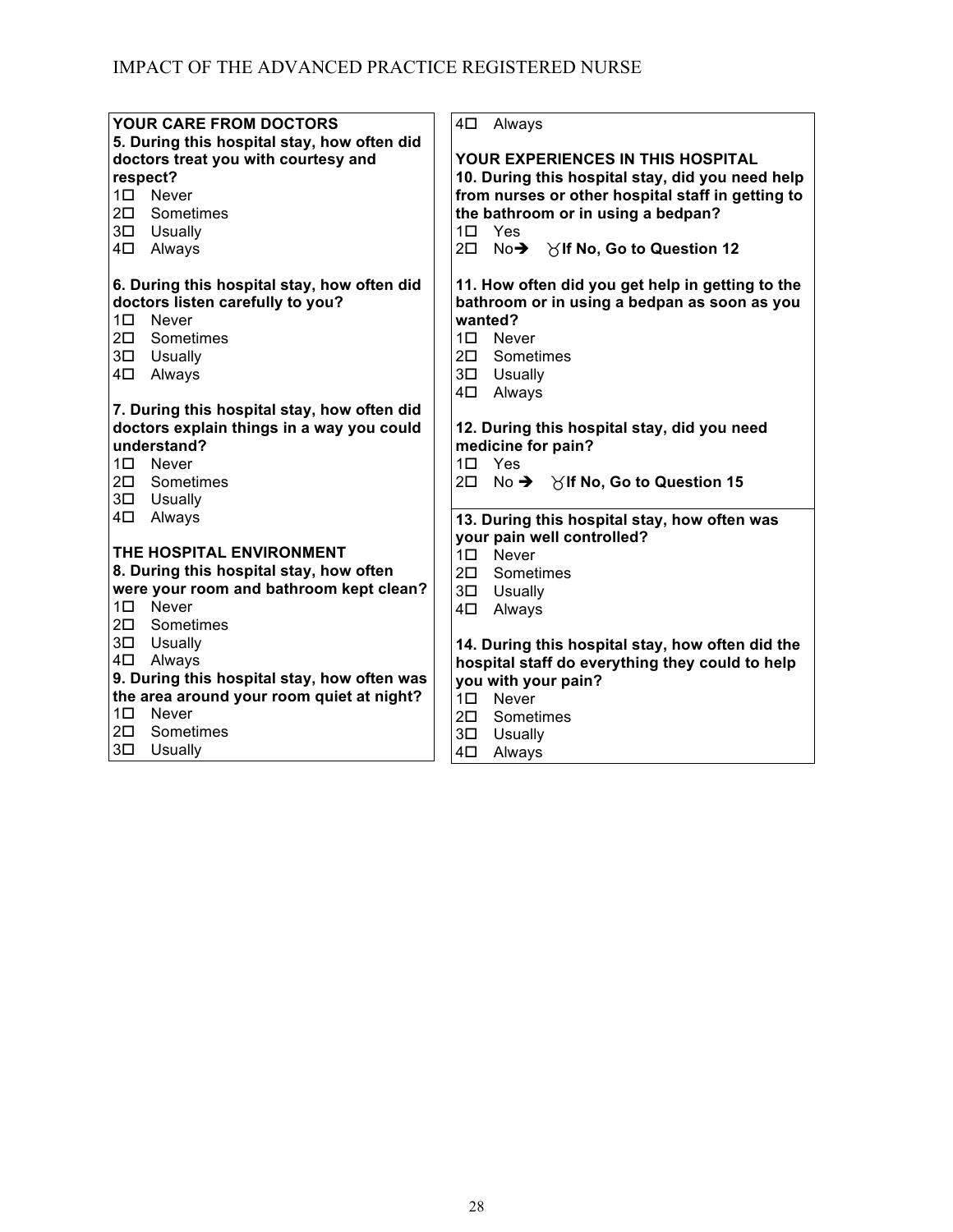| 15. During this hospital stay, were you<br>given any medicine that you had not taken<br>before?<br>$1\square$ Yes<br>No $\rightarrow$ $\forall$ If No, Go to Question 18<br>$2\square$                                                                                                                                                     | 19. During this hospital stay, did doctors,<br>nurses or other hospital staff talk with you<br>about whether you would have the help<br>you needed when you left the hospital?<br>1□ Yes<br><b>No</b><br>$2\square$                                                                                                                                                                        |
|--------------------------------------------------------------------------------------------------------------------------------------------------------------------------------------------------------------------------------------------------------------------------------------------------------------------------------------------|--------------------------------------------------------------------------------------------------------------------------------------------------------------------------------------------------------------------------------------------------------------------------------------------------------------------------------------------------------------------------------------------|
| 16. Before giving you any new medicine,<br>how often did hospital staff tell you what<br>the medicine was for?<br>1 <sub>1</sub><br>Never<br>$2\square$<br>Sometimes<br>3 <sup>D</sup> Usually<br>4□<br>Always                                                                                                                             | 20. During this hospital stay, did you get<br>information in writing about what<br>symptoms or health problems to look out<br>for after you left the hospital?<br>$1\square$ Yes<br>$2\square$<br>- No                                                                                                                                                                                     |
| 17. Before giving you any new medicine,<br>how often did hospital staff describe<br>possible side effects in a way you could<br>understand?<br>10 Never<br>$2\square$<br>Sometimes<br>3 <sup>D</sup> Usually<br>4□<br>Always                                                                                                               | <b>OVERALL RATING OF HOSPITAL</b><br>Please answer the following questions<br>about your stay at the hospital named on<br>the cover letter. Do not include any other<br>hospital stays in your answers.<br>21. Using any number from 0 to 10, where<br>0 is the worst hospital possible and 10 is<br>the best hospital possible, what number<br>would you use to rate this hospital during |
| <b>WHEN YOU LEFT THE HOSPITAL</b><br>18. After you left the hospital, did you go<br>directly to your own home, to someone<br>else's home, or to another health facility?<br>1 <sup>D</sup> Own home<br>2 <sup>D</sup> Someone else's home<br>$3\square$ Another health facility $\rightarrow$<br>$\aleph$ lf<br>Another, Go to Question 21 | your stay?<br>0 Worst hospital possible<br>0П<br>10<br>1<br>$\overline{2}$<br>$2\square$<br>3<br>$3\square$<br>$\overline{4}$<br>4□<br>5<br>$5\square$<br>$6\phantom{1}$<br>6□<br>$\overline{7}$<br>$7\square$<br>8<br>$8\square$<br>9<br>9□<br>10□ 10 Best hospital possible                                                                                                              |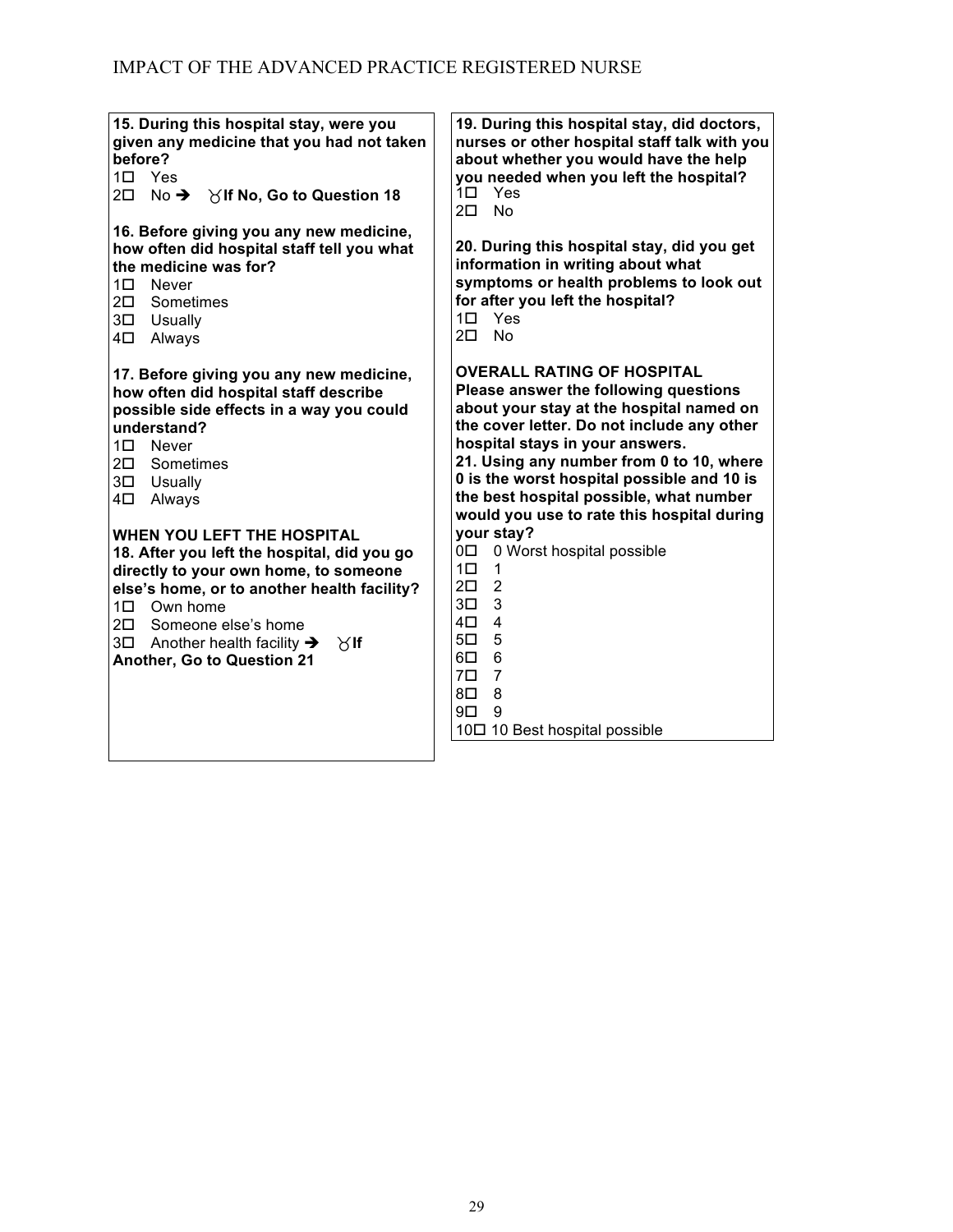| 22. Would you recommend this hospital to     |                                        |
|----------------------------------------------|----------------------------------------|
| your friends and family?                     |                                        |
| 1 <sup>D</sup> Definitely no                 |                                        |
| 20 Probably no                               |                                        |
|                                              |                                        |
| 3 <sup>D</sup> Probably yes                  |                                        |
| Definitely yes<br>4□                         | <b>ABOUT YOU</b>                       |
|                                              | There are only a few remaining items   |
| UNDERSTANDING YOUR CARE WHEN                 | left.                                  |
| YOU LEFT THE HOSPITAL                        |                                        |
| 23. During this hospital stay, staff took my | 26. During this hospital stay, were    |
|                                              | you admitted to this hospital through  |
| preferences and those of my family or        |                                        |
| caregiver into account in deciding what      | the Emergency Room?                    |
| my health care needs would be when I left.   | 1口<br>Yes                              |
| 1 <sup>D</sup> Strongly disagree             | $2\square$<br>No                       |
| 2 <sup>D</sup> Disagree                      |                                        |
| 3 <sup>D</sup> Agree                         | 27. In general, how would you rate     |
| Strongly agree<br>4□                         | your overall health?                   |
|                                              | 1 <sup>D</sup> Excellent               |
|                                              |                                        |
| 24. When I left the hospital, I had a good   | 2 <sup>D</sup> Very good               |
| understanding of the things I was            | 3□ Good                                |
| responsible for in managing my health.       | 4□ Fair                                |
| 1 <sup>D</sup> Strongly disagree             | 5 <sup>D</sup> Poor                    |
| 2 <sup>D</sup> Disagree                      |                                        |
| 3 <sup>D</sup> Agree                         | 28. In general, how would you rate     |
| Strongly agree<br>4□                         | your overall mental or emotional       |
|                                              | health?                                |
|                                              | 1 <sup>D</sup> Excellent               |
| 25. When I left the hospital, I clearly      |                                        |
| understood the purpose for taking each of    | 20 Very good                           |
| my medications.                              | Good<br>3□                             |
|                                              |                                        |
| 1 <sup>D</sup> Strongly disagree             | 4□ Fair                                |
|                                              | 5 <sup>D</sup> Poor                    |
| 2 <sup>D</sup> Disagree                      |                                        |
| 3 <sup>D</sup> Agree                         | 29. What is the highest grade or level |
| 4 <sup>D</sup> Strongly agree                | of school that you have completed?     |
| 50 I was not given any medication when I     | 8th grade or less<br>1□                |
| left the hospital                            | 2□<br>Some high school, but did not    |
|                                              | graduate                               |
|                                              | 3□<br>High school graduate or GED      |
|                                              | 4□<br>Some college or 2-year degree    |
|                                              | $5\square$<br>4-year college graduate  |
|                                              | $6\square$                             |
|                                              | More than 4-year college degree        |
|                                              |                                        |
|                                              |                                        |
|                                              |                                        |
|                                              |                                        |
|                                              |                                        |
|                                              |                                        |
|                                              |                                        |
|                                              |                                        |
|                                              |                                        |
|                                              |                                        |
|                                              |                                        |
|                                              |                                        |
|                                              |                                        |
|                                              |                                        |
|                                              |                                        |
|                                              |                                        |
|                                              |                                        |